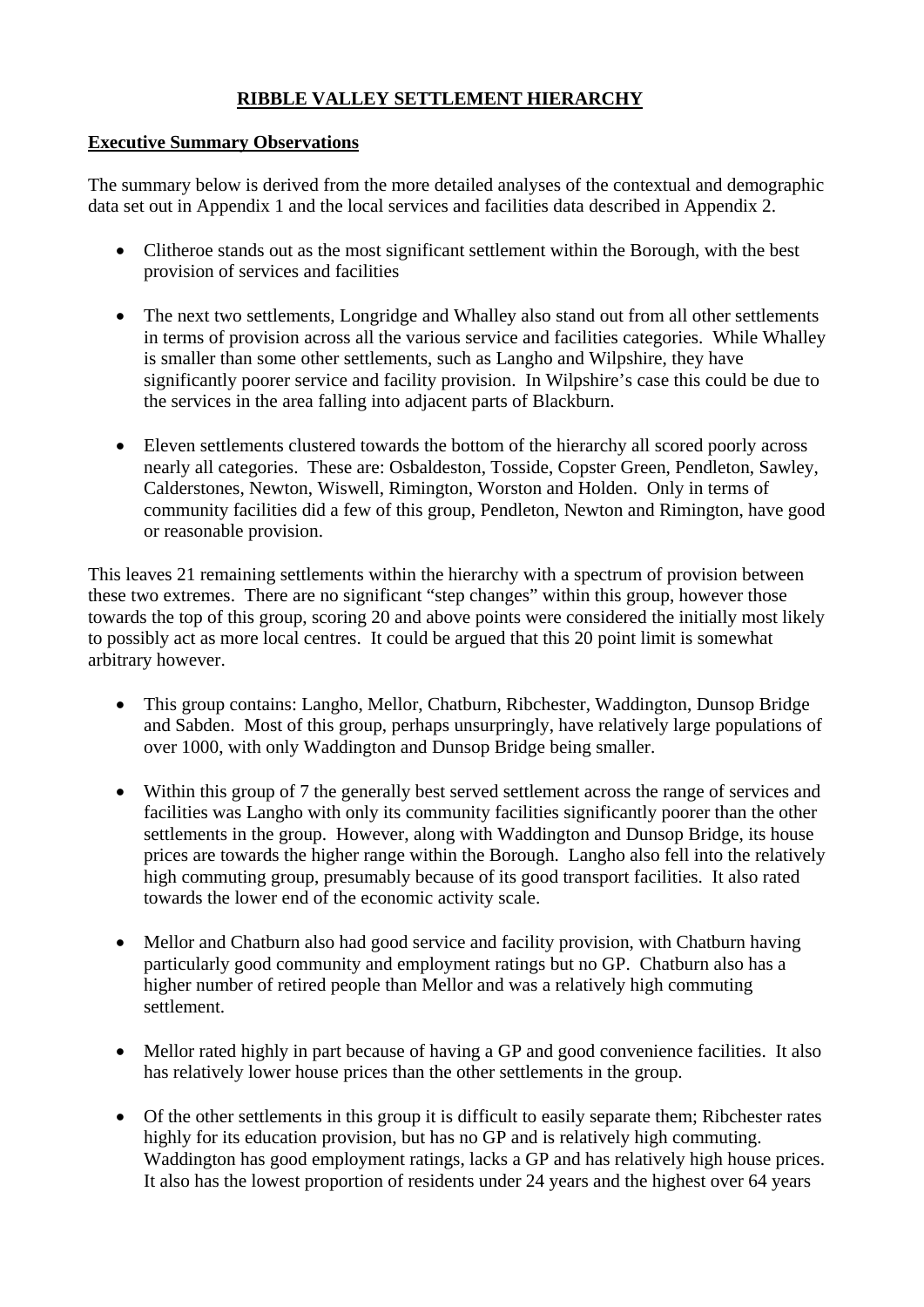and is a relatively low commuting settlement. Sabden also generally has reasonable services and facilities and a GP, but rated lower on its community facilities. Dunsop Bridge, significantly the smallest of the group in terms of population size, has a good spread of provision, better than many larger settlements in the general hierarchy, but rates lower on employment within the group of 7. It is a high commuting settlement with the highest proportion of young people in the group and relatively high house prices.

- **In summary this hierarchy shows that it is difficult to definitely distinguish, using the methodology employed, those settlements which could act as more local service centres in terms of future planning policy. It is possible that more detailed analysis may show which are best able to act as local service centres, or it may be that there genuinely is little real difference between many settlements.**
- **The position of the three key centres of Clitheroe, Longridge and Whalley is clear and those smaller settlements towards the tail of the hierarchy could also be argued to be unable to act as providers of services to a wider area. However this leaves a relatively large group of settlements of an intermediate type, many of which could act as more local centres. It may be that other factors not included here, for instance the availability of suitable developable land or access to main roads, or other factors, may help to clarify the position.**
- **Further analysis could involve options such as:** 
	- **Focusing all development on the three main centres**
	- **Allowing all settlements to grow without particular policy constraint**
	- **Considering how each settlement would be allowed to develop with current policies in force.**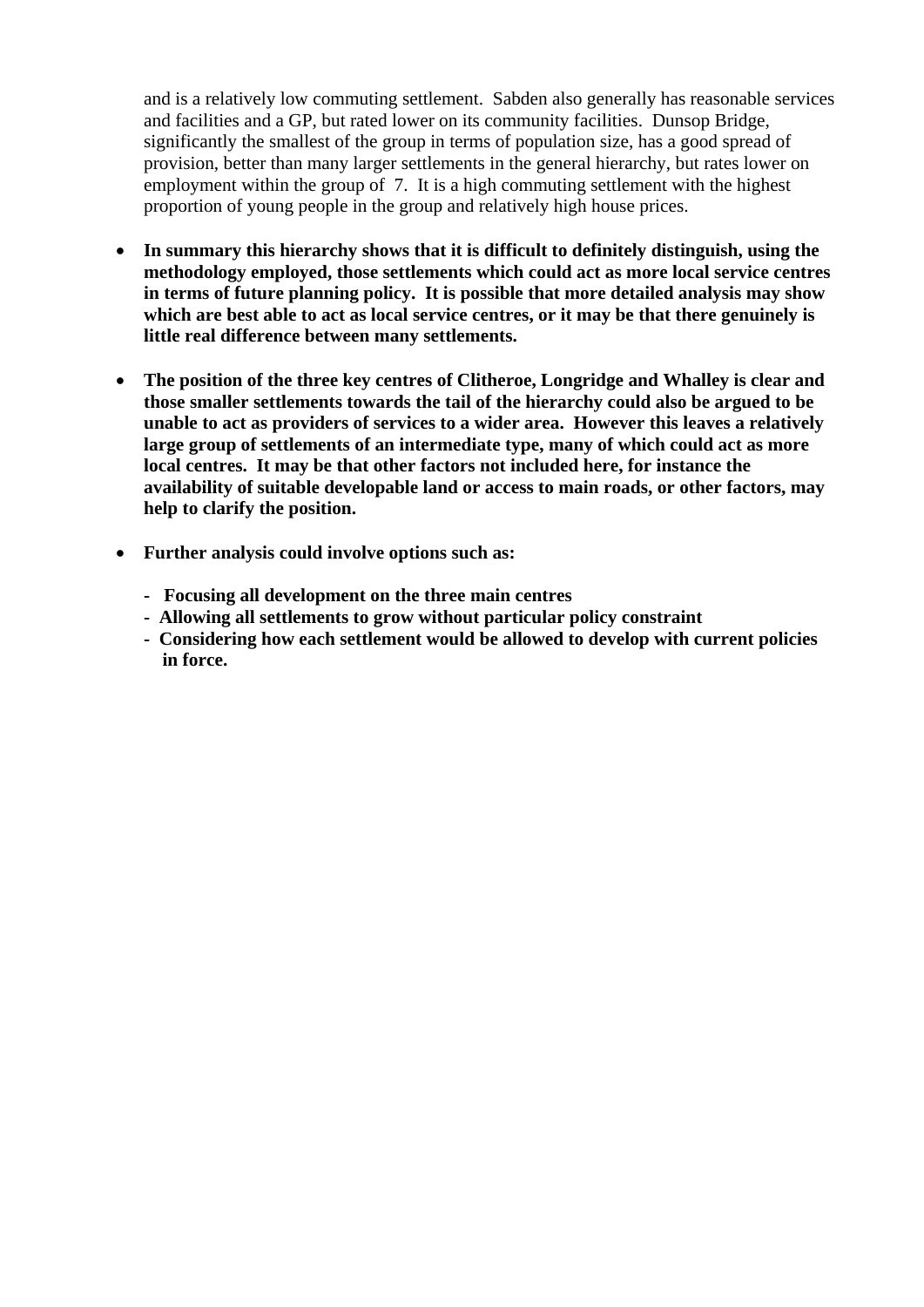

**Chart 1 Ribble Valley Settlement Hierarchy Summary** 

(Total Points Across All Groups of Provision/Facilities (Max =37))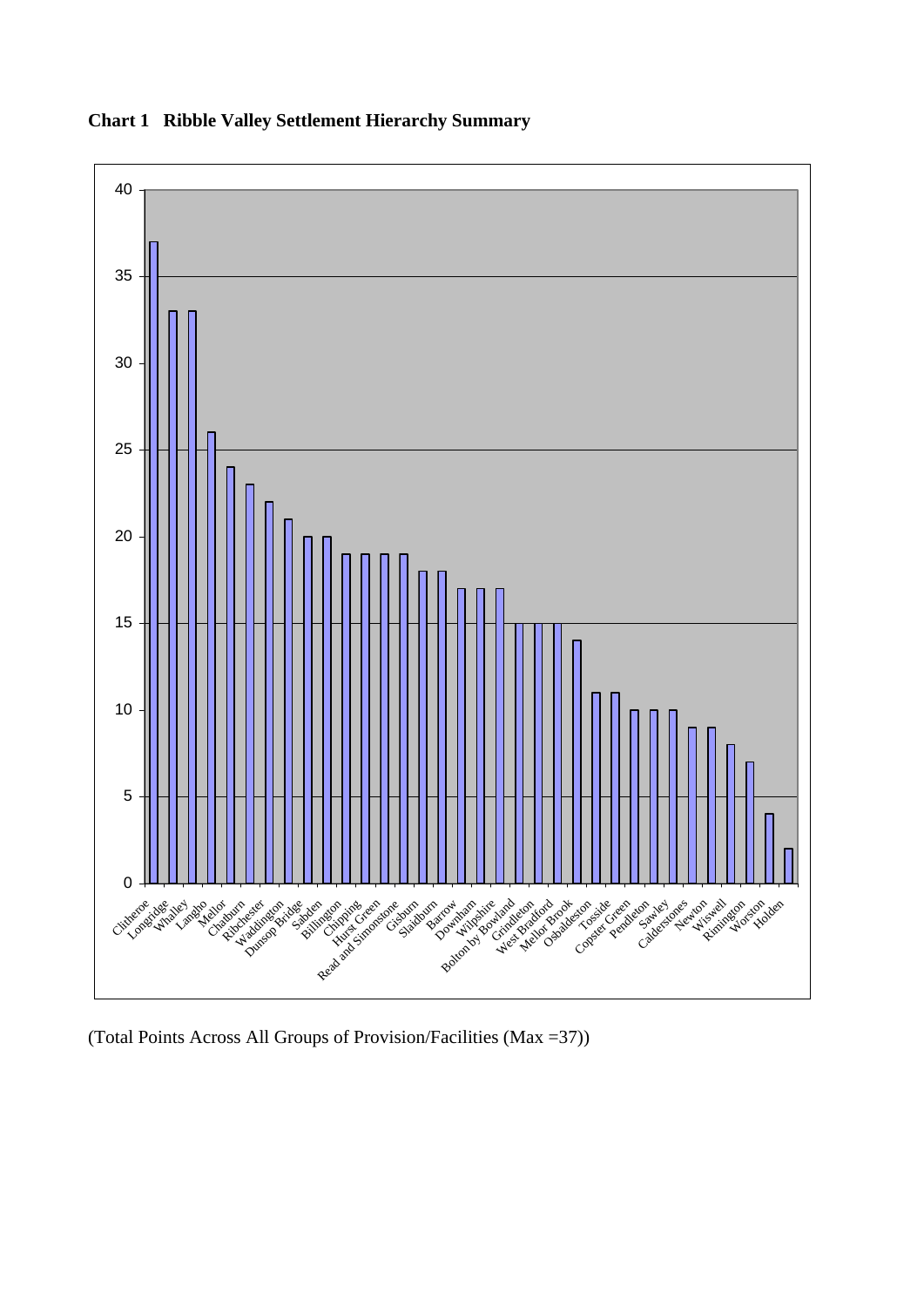# **Table 1. Summary Table**

|                         | Trans-<br>port                   | Conv'ce<br><b>Services</b> | Comm'y<br><b>Facilities</b> | GP<br><b>Surgery</b>         | <b>Education</b>         | Employme't               | <b>Total</b>   |
|-------------------------|----------------------------------|----------------------------|-----------------------------|------------------------------|--------------------------|--------------------------|----------------|
|                         | $Max = 6$                        | $Max=6$                    | $Max=10$                    | $Max=2$                      | $Max=8$                  | $Max=5$                  | <b>Max=37</b>  |
| <b>Barrow</b>           | $\overline{4}$                   | $\overline{4}$             | 4                           |                              | $\overline{2}$           | 3                        | 17             |
| <b>Billington</b>       | $\overline{4}$                   | $\overline{2}$             | 6                           | $\mathbf{1}$                 | $\overline{3}$           | $\overline{3}$           | 19             |
| Bolton by B             | $\frac{1}{2}$                    | $\overline{4}$             | 6                           | $\overline{2}$               | $\overline{2}$           | $\mathbf{1}$             | 15             |
| <b>Calderstones</b>     | 3                                | $\overline{2}$             | $\overline{2}$              | $\overline{\phantom{0}}$     | $\overline{\phantom{0}}$ | $\overline{2}$           | 9              |
| <b>Chatburn</b>         | $\overline{4}$                   | $\overline{4}$             | 10                          | $\qquad \qquad -$            | $\overline{2}$           | $\overline{3}$           | 23             |
| <b>Chipping</b>         | $\overline{4}$                   | $\overline{4}$             | 8                           | $\overline{\phantom{a}}$     | $\overline{2}$           | $\mathbf{1}$             | 19             |
| <b>Clitheroe</b>        | 6                                | 6                          | 10                          | $\overline{2}$               | 8                        | 5                        | 37             |
| <b>Copster Gn</b>       | $\overline{4}$                   | $\overline{\phantom{m}}$   | $\overline{2}$              | $\qquad \qquad -$            | $\overline{2}$           | $\overline{2}$           | 10             |
| <b>Downham</b>          | $\overline{4}$                   | $\overline{4}$             | $\overline{7}$              | $\overline{\phantom{0}}$     | $\overline{2}$           | $\mathbf{1}$             | 17             |
| <b>Dunsop Br</b>        | 3                                | $\overline{4}$             | 8                           | $\overline{2}$               | $\overline{2}$           | $\mathbf{1}$             | 20             |
| <b>Gisburn</b>          | $\overline{4}$                   | $\overline{4}$             | 6                           | $\overline{\phantom{a}}$     | $\overline{2}$           | $\overline{2}$           | 18             |
| <b>Grindleton</b>       | $\overline{4}$                   | $\overline{a}$             | 6                           | $\overline{\phantom{0}}$     | 3                        | $\overline{2}$           | 15             |
| Holden                  | $\overline{\phantom{a}}$         | $\mathbf{1}$               | $\overline{\phantom{0}}$    | $\mathbf{1}$                 | $\overline{\phantom{0}}$ | $\overline{\phantom{a}}$ | $\overline{2}$ |
| <b>Hurst Green</b>      | $\overline{4}$                   | $\overline{4}$             | 8                           | $\overline{a}$               | $\overline{2}$           | $\mathbf{1}$             | 19             |
| Langho                  | 6                                | 6                          | 6                           | $\overline{2}$               | $\overline{3}$           | 3                        | 26             |
| Longridge               | $\overline{4}$                   | 6                          | 10                          | $\overline{2}$               | 6                        | 5                        | 33             |
| <b>Mellor</b>           | $\overline{4}$                   | 6                          | 8                           | $\overline{2}$               | $\overline{2}$           | $\overline{2}$           | 24             |
| Mellor B'k              | $\overline{4}$                   | $\overline{4}$             | $\overline{4}$              | $\mathbf{1}$                 | $\overline{\phantom{0}}$ | $\mathbf{1}$             | 14             |
| <b>Newton</b>           | 3                                | $\blacksquare$             | 6                           | $\overline{a}$               | $\overline{\phantom{a}}$ | $\overline{a}$           | 9              |
| <b>Osbaldeston</b>      | $\overline{2}$                   | $\overline{2}$             | $\overline{4}$              | $\overline{\phantom{0}}$     | $\overline{2}$           | $\mathbf{1}$             | 11             |
| <b>Pendleton</b>        | $\overline{\phantom{a}}$         | $\blacksquare$             | 8                           | $\overline{\phantom{0}}$     | $\overline{\phantom{a}}$ | $\overline{2}$           | 10             |
| <b>Read and</b>         | $\overline{4}$                   | 6/4                        | 6/6                         | $\overline{\phantom{0}}$     | 2/2                      | 1/1                      | 19/17          |
| <b>Simonstone</b>       |                                  |                            |                             |                              |                          |                          |                |
| <b>Ribchester</b>       | 4                                | $\overline{4}$             | 8                           | $\qquad \qquad -$            | $\overline{4}$           | $\overline{2}$           | 22             |
| <b>Rimington</b>        | $\overline{\phantom{a}}$         | $\overline{\phantom{a}}$   | 6                           | $\qquad \qquad -$            | $\overline{\phantom{a}}$ | $\mathbf{1}$             | $\overline{7}$ |
| <b>Sabden</b>           | $\overline{4}$                   | $\overline{4}$             | 6                           | $\overline{2}$               | $\overline{2}$           | $\overline{2}$           | 20             |
| <b>Sawley</b>           | $\overline{4}$                   | $\qquad \qquad -$          | $\overline{4}$              | $\qquad \qquad \blacksquare$ | $\mathbf{1}$             | $\mathbf{1}$             | 10             |
| Slaidburn               | $\overline{3}$<br>$\overline{3}$ | $\overline{4}$             | $\overline{6}$              | $\overline{2}$               | $\overline{2}$           | $\mathbf 1$              | 18             |
| <b>Tosside</b>          |                                  | $\overline{4}$             | $\overline{4}$              | $\qquad \qquad -$            | $\overline{\phantom{0}}$ | $\overline{\phantom{0}}$ | 11             |
| Waddington              | $\overline{4}$                   | $\overline{4}$             | 8                           | $\overline{\phantom{a}}$     | $\overline{2}$           | 3                        | 21             |
| West<br><b>Bradford</b> | $\overline{4}$                   | $\qquad \qquad -$          | 6                           | $\overline{\phantom{a}}$     | $\overline{4}$           | $\mathbf{1}$             | 15             |
| Whalley                 | 6                                | 6                          | 10                          | $\mathbf{2}$                 | 5                        | $\overline{4}$           | 33             |
| Wilpshire               | 6                                | $\overline{2}$             | 6                           | $\qquad \qquad -$            | $\overline{\phantom{0}}$ | 3                        | 17             |
| <b>Wiswell</b>          | $\overline{4}$                   | $\overline{a}$             | $\overline{2}$              | $\overline{\phantom{a}}$     | $\overline{\phantom{0}}$ | $\overline{2}$           | $8\,$          |
| Worston                 | $\blacksquare$                   | $\overline{\phantom{a}}$   | $\overline{4}$              | $\equiv$                     | $\blacksquare$           | $\blacksquare$           | $\overline{4}$ |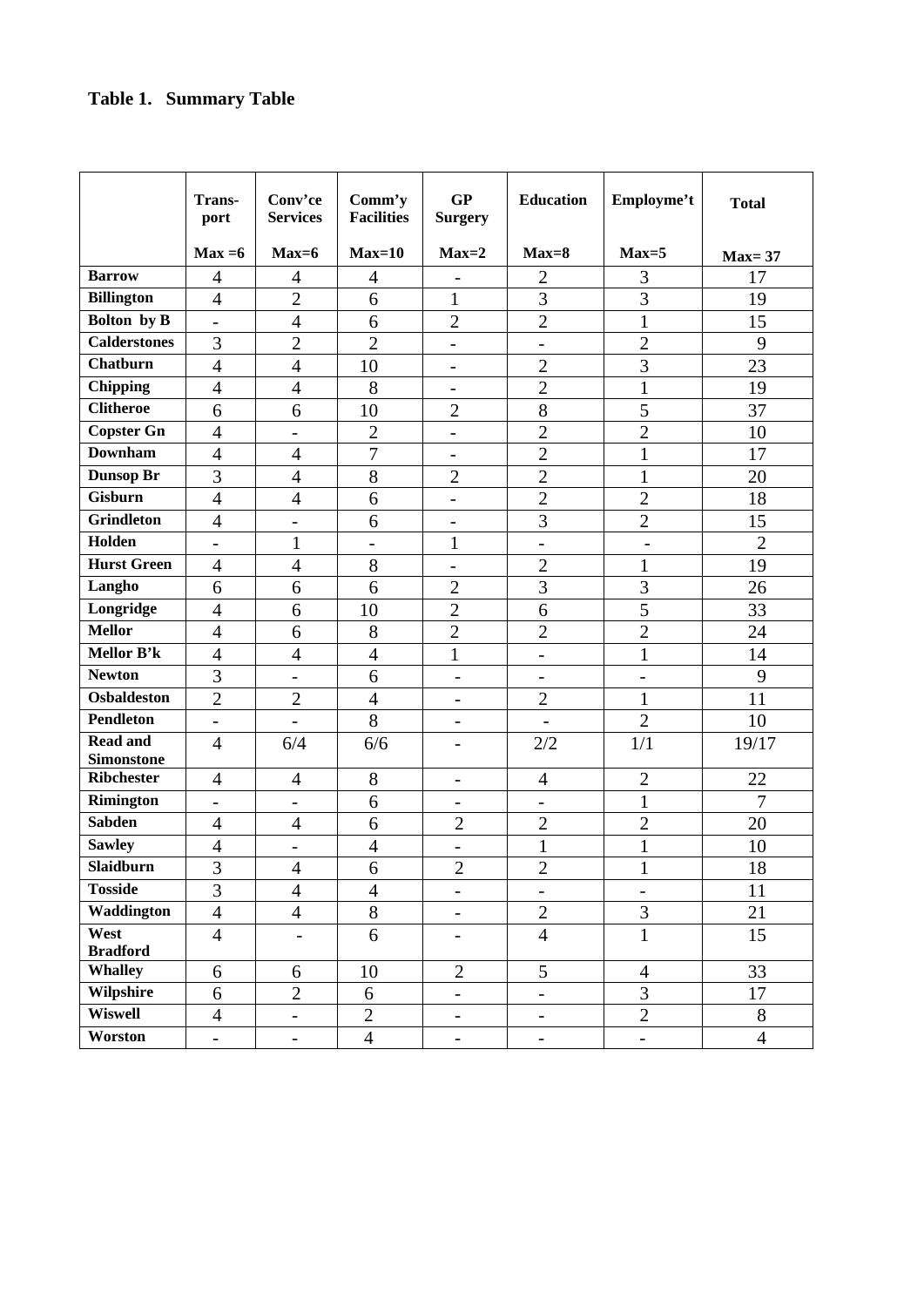# **1. Introduction**

This settlement hierarchy has been produced to help make informed and rational decisions about the most appropriate and sustainable location of future development, whether it be housing, schools, employment, shops or other facilities within the many settlements in Ribble Valley.

To do this we need to be able to sensibly describe places from a variety of standpoints against a justifiable and reasonable set of criteria. Settlement hierarchies are a part of the way we do this by taking several pieces of evidence and weighting this evidence to give a rounded picture of all the diverse places in the area. This process should help reveal those settlements best placed for future development, all within the overall framework established by various government policies.

In developing this hierarchy local best practice has been used, specifically the structure developed within the "Settlement Hierarchy and Sustainable Rural Settlements" produced recently by Pendle Borough Council, a nearby authority with an analogous landscape and settlement profile.

### **2. National Planning Policy**

Government places great emphasis on future development and places being sustainable. The key principles of sustainability and planning are outlined in Planning Policy Statement 1 (Delivering Sustainable Development). Specifically:

"development plans should seek to provide improved access for all to jobs, health, education, shops, leisure and community facilities, open space, sport and recreation, by ensuring that new development is located where everyone can access services or facilities on foot, by bicycle or public transport rather than by having to rely on the car, while recognising that this may be more difficult in rural areas"

While understanding that it is inherently difficult to come to absolutely objective judgements about sustainability a sufficient variety of different types of information about the various settlements in Ribble Valley already exists to help to potentially distinguish between those capable of receiving new development and those less well placed. It should also be emphasised that, as mentioned above, the reliance on the car in rural areas such as ours is likely to remain an important part of access calculations.

Another important piece of central planning policy is Planning Policy Statement 7 (Sustainable Development in Rural Areas) which allows for development away from the larger settlements or "Key Service Centres" as defined in previous settlement hierarchies within the Joint Lancashire Structure Plan (JLSP). PPS7 acknowledged that some limited development could happen within or around non Key Service Centres to help them retain their vitality and their sustainability and prevent them from becoming commuter-generating dormitories. This settlement hierarchy aims to help define which settlements these may be.

Planning Policy Guidance Note 13 (Transport) broadened the concept of accessibility beyond access to the car and emphasised that new development should offer realistic public transport, walking and cycling options in addition to the car, again recognising the particular difficulties and pressures of living and working in rural areas. This is important as significant numbers of people in the Borough do not have access to a car.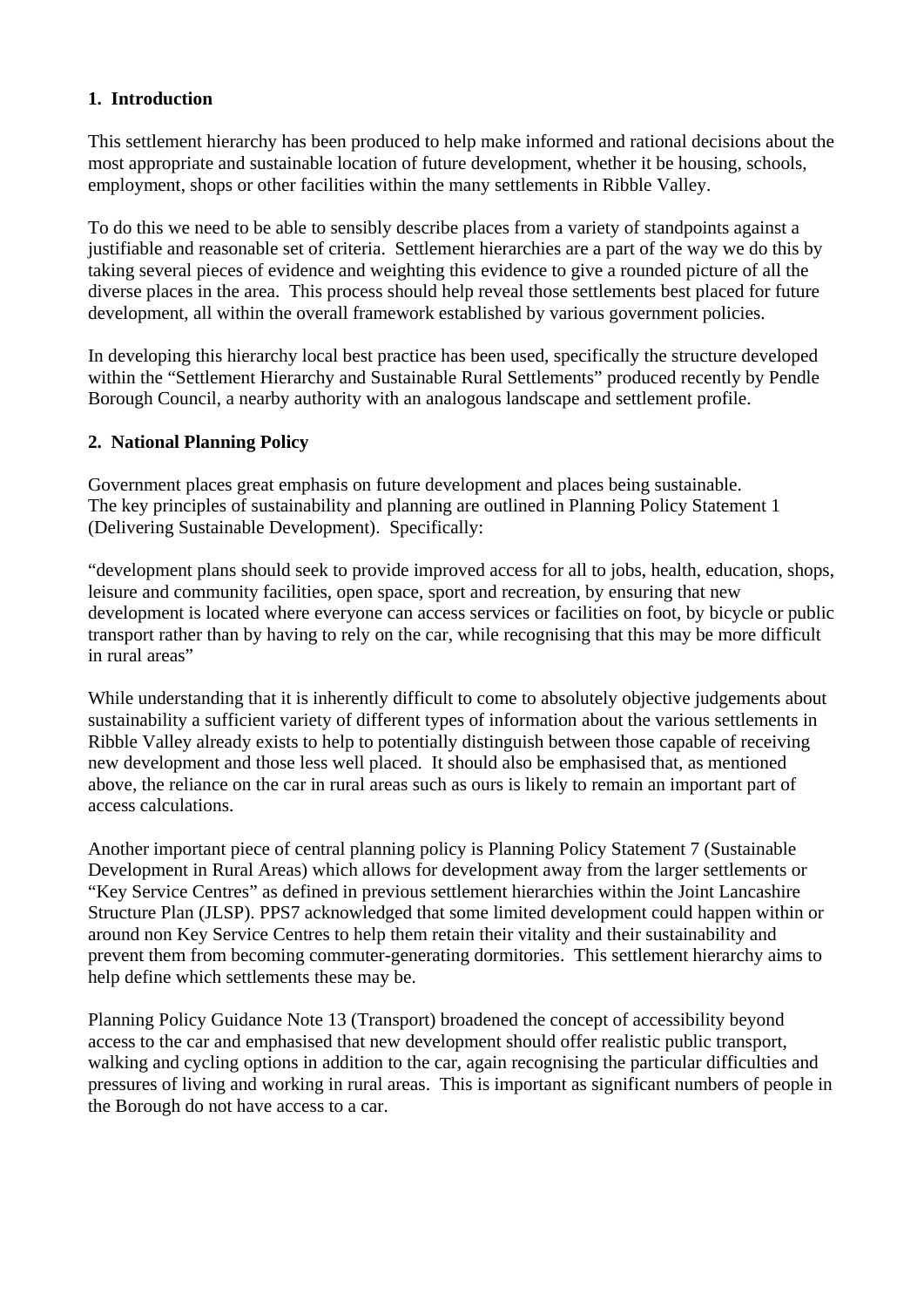# **3. Regional Planning Policy**

The imminent Regional Spatial Strategy (RSS) for the North West suggests in Policy RDF2 that local authorities should define their own Key Service Centres (KSC) according to locally derived criteria.. Earlier regional planning strategies, such as the Joint Lancashire Structure Plan (JLSP), had included definitive lists of KSCs, in Ribble Valley's case it defined Clitheroe, Longridge and Whalley as the main Ribble Valley Key Service Centres. The RSS contains no list of Key or other Service Centres, nor a definitive methodology for identifying them.

The RSS defines Key Service Centres as places that should "act as service centres for surrounding areas providing a range of services which should include retail, leisure, community, civic, health and education facilities and financial and professional services; and have good public transport links to surrounding towns and villages, or the potential for their development and enhancement".

Local Service Centres are places that are smaller than the Key Service Centres but which nevertheless provide some services to their surrounding area and where small scale new development could support their sustainability. This hierarchy will try to help identify both those Key Service Centres and those places that are already are, and possible could become, Local Centres for the purposes of development.

# **4. Sustainable Rural Settlements**

The Lancashire Rural Delivery Pathfinder Action Plan sets a target for the provision of services in the countryside, specifically that by 2016 the proportion of the population within 1 km of five basic services (GP, primary school, food shop, post office and bus stop) should not have declined from its 1996 benchmark of 73%. As such the retention of services is seen as key to the long-term sustainability of a place. DEFRA's definition of sustainable communities emphasises the need for such places to have good local services.

However the recently published Taylor Report on Rural Affordable Housing criticised the current application of accepted sustainability approaches to rural settlements as too rigid, one dimensional and inflexible, discouraging vital development by defining viable settlements as unsustainable and thereby condemning them to futures as dormitories.

# **5. Methodology**

The bulk of the evidence used to develop the conclusions below was taken from the 2006 Ribble Valley Settlement Audit which collected a wide variety of data already produced in various national and other surveys and combined this with site assessment visits by planning staff.

By "settlement" we mean by that those areas principally defined within the settlement boundaries as mapped in the Districtwide Local Plan of 1998. These range from large towns such as Clitheroe and Longridge to smaller villages such as Worston.

However some of the settlements in the area were too dispersed and or too small or do not have agreed boundaries attached to them. They were also host to very few services. These settlements listed below were therefore excluded from inclusion within the hierarchy as places for future significant development.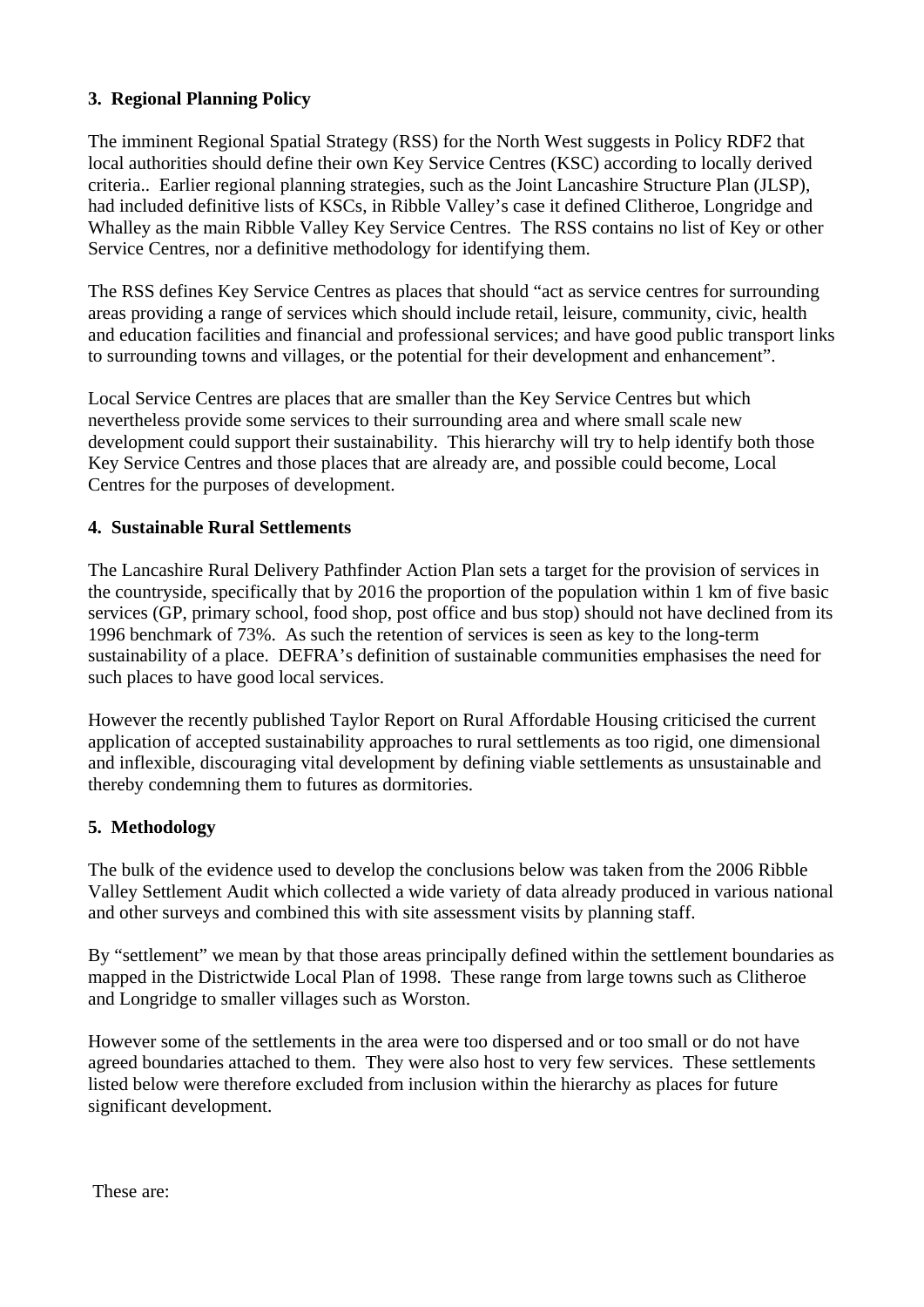Bashall Eaves Chaigley Little Town Bay Gate Whitwell Brockhall Village and Old Langho Hesketh Lane Clayton Le dale Knowle Green and Ward Green Cross Lands End and Harrop Fold Great Mitton Paythorne Newsholme Horton

It should also be mentioned that Area Policy A2 in the Districtwide Local Plan specifically refers to the Brockhall Hospital site, now known as Brockhall Village. While no formal settlement boundary exists as for other settlements, it could be viewed that the boundary of policy A2 could be used as such, although this was specifically drawn in relation to the former hospital's re-development. The policy also included the encouragement of employment opportunities to replace those lost with the closure of the hospital facilities. The settlement has a larger population than some settlements that have been included in the hierarchy, but however its current facilities and services would put it at the lower end of the scale. Its position in relation to a settlement hierarchy needs to be determined, however on the basis of this analysis it would not fall within the scope of a defined settlement.

Obviously data can become outdated with time and therefore the hierarchy presented below represents a particular point in time. The 2006 data has been augmented where possible to include more recent changes, for instance the recent post office rationalisations, and accessibility criteria have used the most up to date bus schedules.

Note 1. For the purposes of this study the contiguous settlements of Read and Simonstone have been regarded principally as one as they are both bounded within one settlement boundary

# **6. Data**

In constructing the hierarchy two main types of data have been used:

- A. Contextual and demographic information
- B. Information on local services, facilities and accessibility related data.

# **6A. Contextual and Demographic Information**

The 2006 Ribble Valley Settlement Audit collected a variety of background information from the 2001 National Census, Land Registry and a variety of other sources. From this some elements were selected to help define the various different settlements within the Borough and identify their different characteristics.

This information comprises:

**Population Size** – this fundamental statistic shows how many people the settlement supports and will need to provide services for.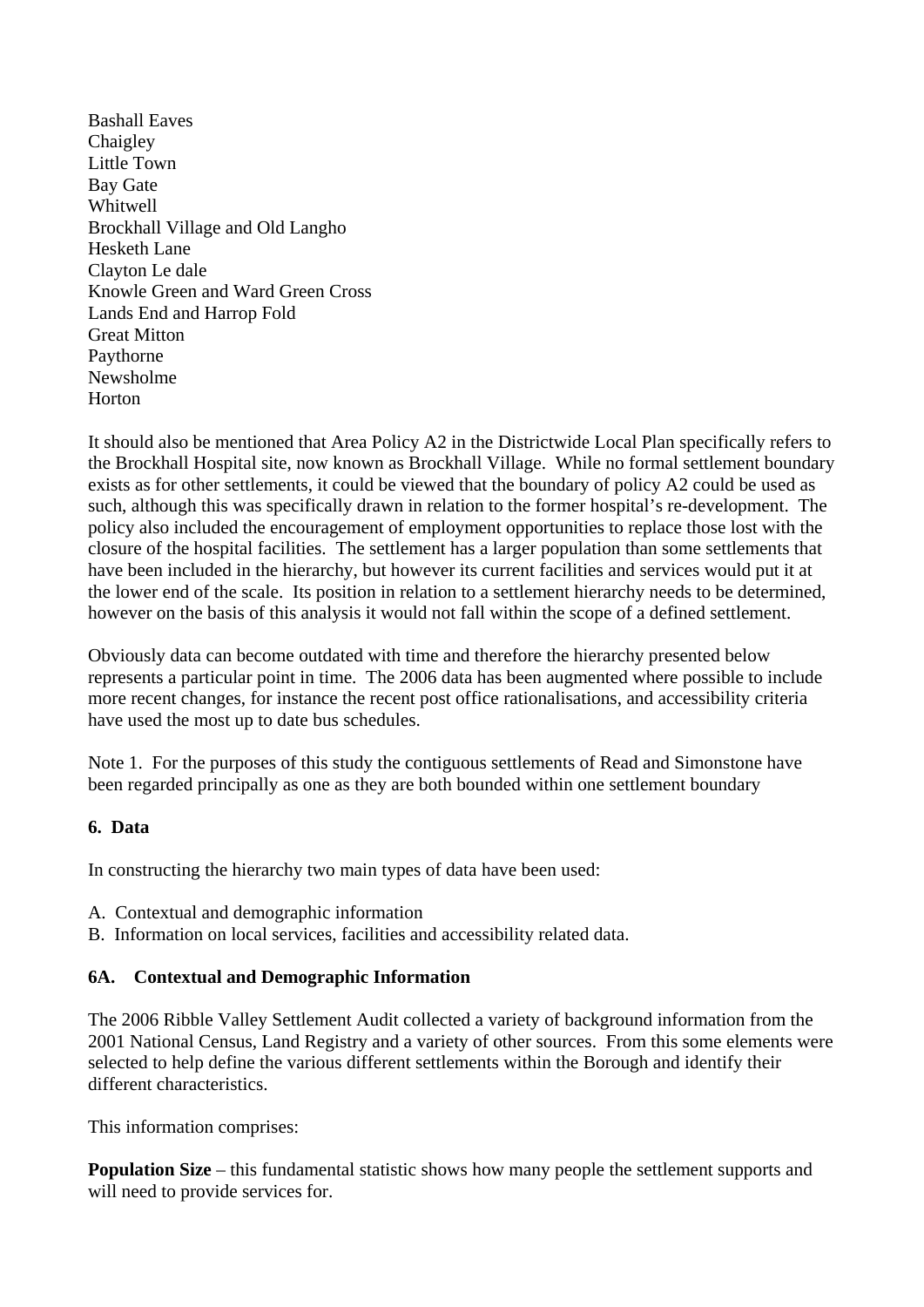**Population Structure** – the different age ranges of a settlement's residents will also indicate what kind of services will be needed, especially if there is a concentration of one particular age group.

**Percentage of the Population Economically Active** – This statistic points out both what proportion of local people are eligible for work and what proportion are dependent, again helping to show what services the settlement will need to provide or have access to.

**Percentage Employed** – this points up in more detail how many local people actually have a job

**Average House Price** – this indicates the relative affordability of houses in each settlement, a key element in creating a genuinely sustainable and inclusive community.

**Travel to Work Flows** – this shows how much commuting is generated by each settlement and how many act as dormitories with residents working elsewhere.

This information is presented and analysed in detail in Appendix 1

# **6B. Local Services and Facilities**

This information was collected for each settlement across several different themes to try to reflect the variety of local community needs including: transport, convenience, community facilities, health, education and employment. A total of eighteen different criteria were used within the six themes above and were scored for each settlement. Most were selected according to sources outlined in Appendix 3. Detailed scorings and analysis of these facilities and services are outlined in Appendix 2.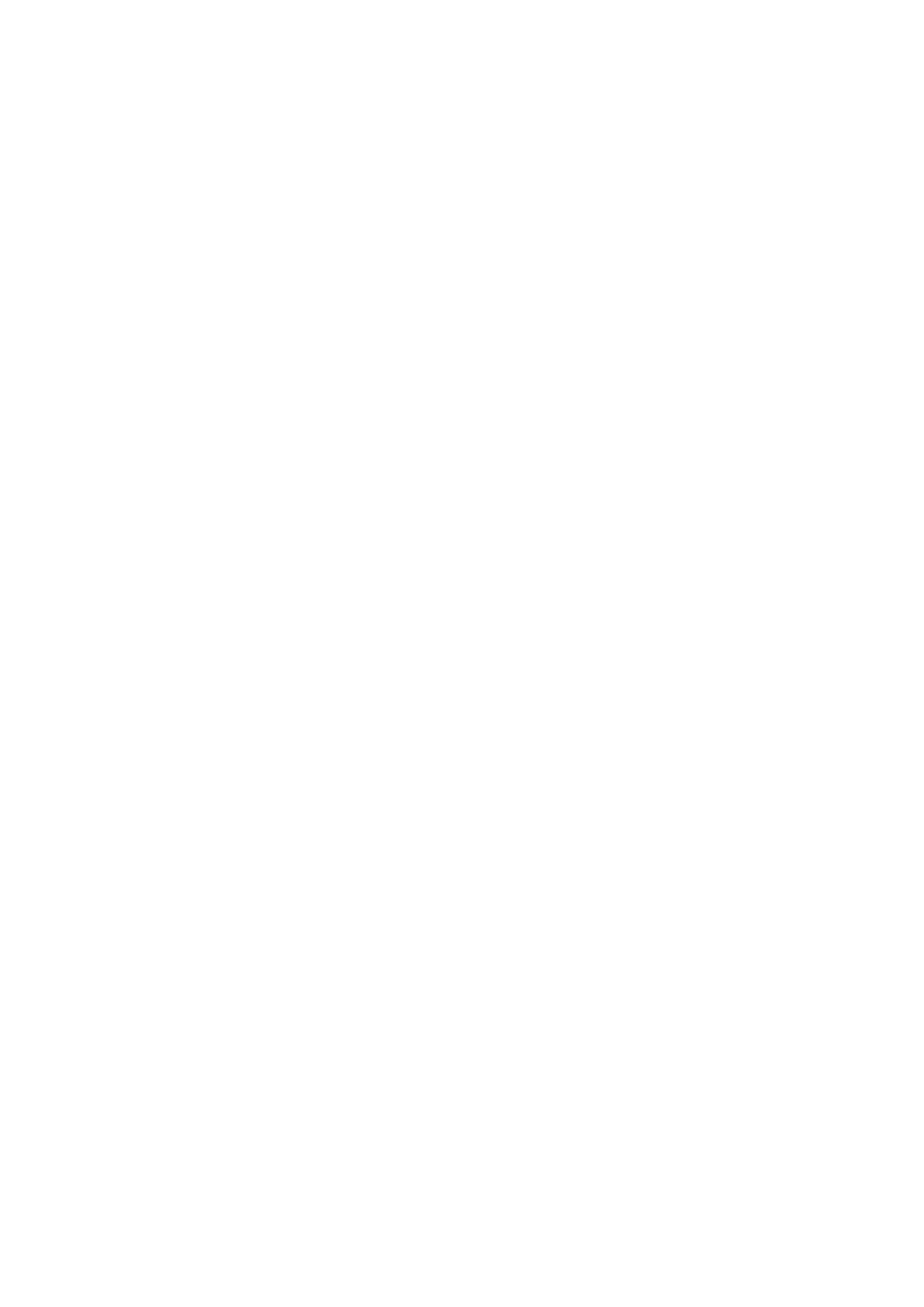# **APPENDIX 1 – Contextual and Demographic Data**

# **A1. Tables**

# **Table 2 Demographic**

|                       | <b>Population</b> | $0-24$ yrs      | $25 - 64$       | Over <sub>64</sub> |
|-----------------------|-------------------|-----------------|-----------------|--------------------|
|                       | <b>Size</b>       | (% of total)    | (% of total)    | (% of total)       |
|                       |                   |                 |                 |                    |
| <b>Barrow</b>         | 658               | 169<br>(28%)    | 380<br>(58%)    | 105<br>(16%)       |
| <b>Billington</b>     | 1544              | 426<br>(28%)    | 895<br>(60%)    | 223<br>(14%)       |
| <b>Bolton - by -B</b> | 497               | 121<br>(24%)    | 297<br>$(60\%)$ | 79<br>(17%)        |
| <b>Calderstones</b>   | 585               | 173<br>(29%)    | 362<br>(62%)    | 50<br>$(8.5\%)$    |
| <b>Chatburn</b>       | 1104              | 306<br>(29%)    | 572<br>(52%)    | 226<br>(20%)       |
| <b>Chipping</b>       | 786               | 224<br>(28%)    | 41<br>(56%)     | 121<br>(15%)       |
| <b>Clitheroe</b>      | 14690             | 4469<br>(30%)   | 7672<br>(52%)   | 2544<br>(17%)      |
| Copster               | 391               | 84<br>(21.5%)   | 250<br>(64%)    | 57<br>(18%)        |
| <b>Green</b>          |                   |                 |                 |                    |
| <b>Downham</b>        | 216               | 62<br>(28%)     | 121<br>(57%)    | 33<br>(15%)        |
| <b>Dunsop</b>         | 159               | 55<br>(35%)     | 81<br>$(51\%)$  | 23<br>(14%)        |
| <b>Bridge</b>         |                   |                 |                 |                    |
| <b>Gisburn</b>        | 213               | 65<br>(30%)     | 119<br>(56%)    | 29<br>(14%)        |
| <b>Grindleton</b>     | 425               | 97<br>(23%)     | 251<br>(59%)    | 77<br>(18%)        |
| Holden                | 216               | 47<br>(22%)     | 134<br>(62%)    | 35<br>(16%)        |
| <b>Hurst Green</b>    | 266               | 57<br>(21%)     | 146<br>(55%)    | 63<br>(24%)        |
| Langho                | 2303              | 589<br>(26%)    | 1265<br>(55%)   | 449<br>(19%)       |
| Longridge             | 7041              | 2091<br>(30%)   | 3813<br>(54%)   | 1137<br>(16%)      |
| <b>Mellor</b>         | 1487              | 341<br>(23%)    | 810<br>(54%)    | 336<br>(23%)       |
| <b>Mellor Brook</b>   | 457               | 106<br>(23%)    | 276<br>$(60\%)$ | 75<br>(16%)        |
| <b>Newton</b>         | 248               | 62<br>(25%)     | 149<br>(60%)    | 37<br>(15%)        |
| <b>Osbaldeston</b>    | 251               | 68<br>(27%)     | 133<br>(53%)    | 50<br>(20%)        |
| <b>Pendleton</b>      | 198               | 40<br>(20%)     | 108<br>(55%)    | 53<br>(27%)        |
| <b>Read and</b>       | 1383 / 895        | 369 / 220       | 756 / 512       | 258 / 163          |
| <b>Simonstone</b>     |                   | $(27\% / 25\%)$ | $(55\% / 57\%)$ | $(19\% / 18\%)$    |
| <b>Ribchester</b>     | 1196              | 334<br>(28%)    | 656<br>(55%)    | 216<br>(17%)       |
| <b>Rimington</b>      | 424               | 103<br>(24%)    | 249<br>(59%)    | 72<br>(17%)        |
| Sabden                | 1364              | 373<br>(27%)    | 776<br>(57%)    | 215<br>(16%)       |
| <b>Sawley</b>         | 307               | 86<br>(28%)     | 183<br>(60%)    | 37<br>(12%)        |
| Slaidburn             | 341               | 95<br>(28%)     | 188<br>(55%)    | 58<br>(17%)        |
| <b>Tosside</b>        | 138               | 44<br>(32%)     | 76<br>(55%)     | 18<br>(13%)        |
| Waddington            | 880               | 189<br>(21%)    | 475<br>(54%)    | 216<br>(25%)       |
| West                  | 729               | 163<br>(22%)    | 406<br>(56%)    | (22%)<br>160       |
| <b>Bradford</b>       |                   |                 |                 |                    |
| <b>Whalley</b>        | 1717              | 407<br>(23%)    | 839<br>(49%)    | 471<br>(27%)       |
| <b>Wilpshire</b>      | 2339              | 634<br>(27%)    | 1317<br>(56%)   | 388<br>(16%)       |
| <b>Wiswell</b>        | 329               | 80<br>(24%)     | 202<br>(61%)    | 44<br>(13%)        |
| Worston               | 109               | 32<br>(29%)     | 63<br>(58%)     | 14<br>(13%)        |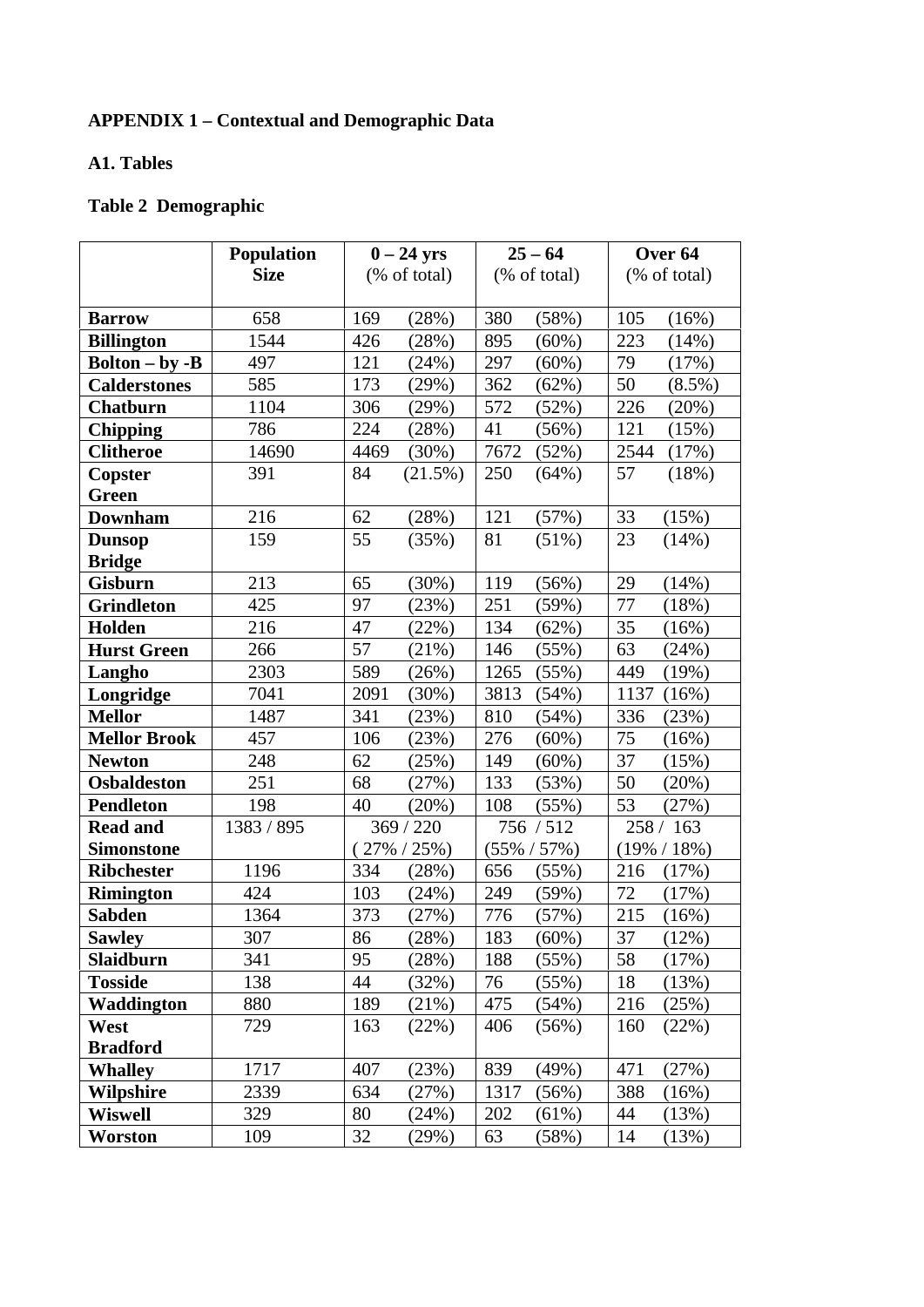# **Table 3. Economic Activity and Employment**

(percentages rounded to nearest whole percentage point)

|                                        | % of Residents                       | % of Residents    |
|----------------------------------------|--------------------------------------|-------------------|
|                                        | <b>Economically</b><br><b>Active</b> | in                |
|                                        |                                      | <b>Employment</b> |
| <b>Barrow</b>                          | 80%                                  | 79%               |
| <b>Billington</b>                      | 82%                                  | 80%               |
| $\text{Bolton} - \text{by} - \text{B}$ | 84%                                  | 82%               |
| <b>Calderstones</b>                    | 71%                                  | 71%               |
| <b>Chatburn</b>                        | 83%                                  | 81%               |
| <b>Chipping</b>                        | 85%                                  | 83%               |
| <b>Clitheroe</b>                       | 80%                                  | 78%               |
| <b>Copster Green</b>                   | 81%                                  | 79%               |
| <b>Downham</b>                         | 83%                                  | 81%               |
| <b>Dunsop Bridge</b>                   | 85%                                  | 83%               |
| <b>Gisburn</b>                         | 83%                                  | 83%               |
| <b>Grindleton</b>                      | 82%                                  | 81%               |
| Holden                                 | 84%                                  | 82%               |
| <b>Hurst Green</b>                     | 71%                                  | 69%               |
| Langho                                 | 76%                                  | 75%               |
| Longridge                              | 84%                                  | 83%               |
| <b>Mellor</b>                          | 82%                                  | 80%               |
| <b>Mellor Brook</b>                    | 82%                                  | 80%               |
| <b>Newton</b>                          | 84%                                  | 82%               |
| <b>Osbaldeston</b>                     | 82%                                  | 80%               |
| <b>Pendleton</b>                       | 80%                                  | 79%               |
| <b>Read and Simonstone</b>             | 81%                                  | 78%               |
| <b>Ribchester</b>                      | 84%                                  | 80%               |
| <b>Rimington</b>                       | 83%                                  | 83%               |
| <b>Sabden</b>                          | 82%                                  | 78%               |
| <b>Sawley</b>                          | 82%                                  | 81%               |
| Slaidburn                              | 84%                                  | 82%               |
| <b>Tosside</b>                         | 83%                                  | 83%               |
| Waddington                             | 82%                                  | 81%               |
| <b>West Bradford</b>                   | 82%                                  | 81%               |
| <b>Whalley</b>                         | 71%                                  | 71%               |
| <b>Wilpshire</b>                       | 79%                                  | 78%               |
| <b>Wiswell</b>                         | 80%                                  | 79%               |
| Worston                                | 80%                                  | 79%               |

Note 1: This information was derived from ward based geographic units rather than individual settlements (derived from the 2001 National Census on NOMIS)

Note 2.; NOMIS defines Economic Activity as all those people actually working plus people not in work but actively seeking it. Employment refers to those actually in paid work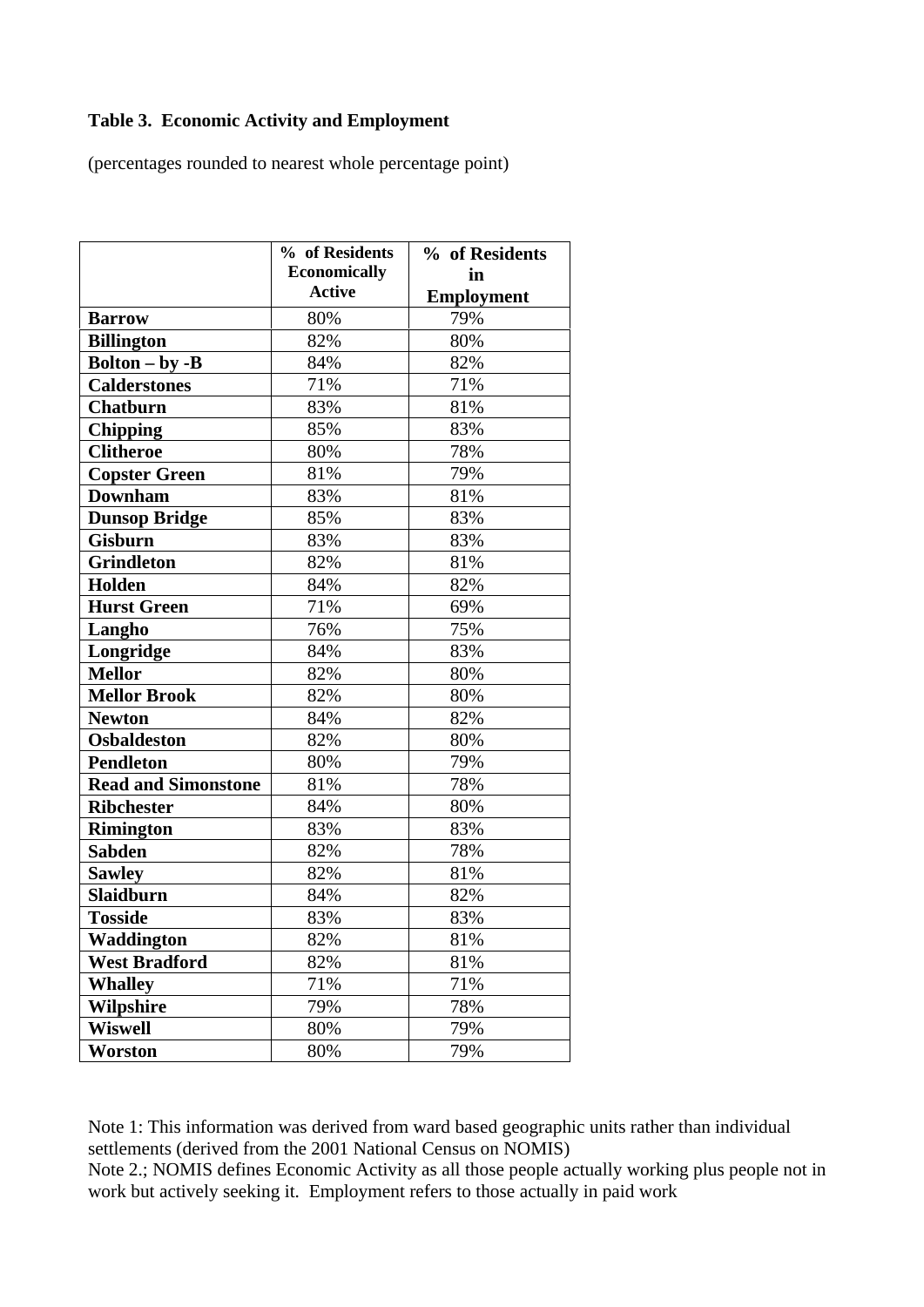# **Table 4. Average House Prices (2006)**

|                      | <b>Average House</b><br>Price (£000) |
|----------------------|--------------------------------------|
| <b>Barrow</b>        | 189                                  |
| <b>Billington</b>    | 189                                  |
| <b>Bolton – by B</b> | 219                                  |
| <b>Calderstones</b>  | 189                                  |
| <b>Chatburn</b>      | 219                                  |
| <b>Chipping</b>      | 393                                  |
| <b>Clitheroe</b>     | 160                                  |
| <b>Copster Gn</b>    | 108                                  |
| <b>Downham</b>       | 219                                  |
| <b>Dunsop Br</b>     | 298                                  |
| <b>Gisburn</b>       | 219                                  |
| <b>Grindleton</b>    | 219                                  |
| <b>Holden</b>        | 219                                  |
| <b>Hurst Green</b>   | 189                                  |
| Langho               | 283                                  |
| Longridge            | 150                                  |
| <b>Mellor</b>        | 146                                  |
| <b>Mellor Brook</b>  | 146                                  |
| <b>Newton</b>        | 298                                  |
| <b>Osbaldeston</b>   | 146                                  |
| <b>Pendleton</b>     | 157                                  |
| <b>Read and</b>      | 107                                  |
| Simonstone           |                                      |
| <b>Ribchester</b>    | 151                                  |
| <b>Rimington</b>     | 219                                  |
| <b>Sabden</b>        | 189                                  |
| <b>Sawley</b>        | 219                                  |
| <b>Slaidburn</b>     | 298                                  |
| <b>Tosside</b>       | 331                                  |
| Waddington           | 298                                  |
| <b>West Bradford</b> | 219                                  |
| <b>Whalley</b>       | 189                                  |
| <b>Wilpshire</b>     | 107                                  |
| <b>Wiswell</b>       | 189                                  |
| Worston              | 157                                  |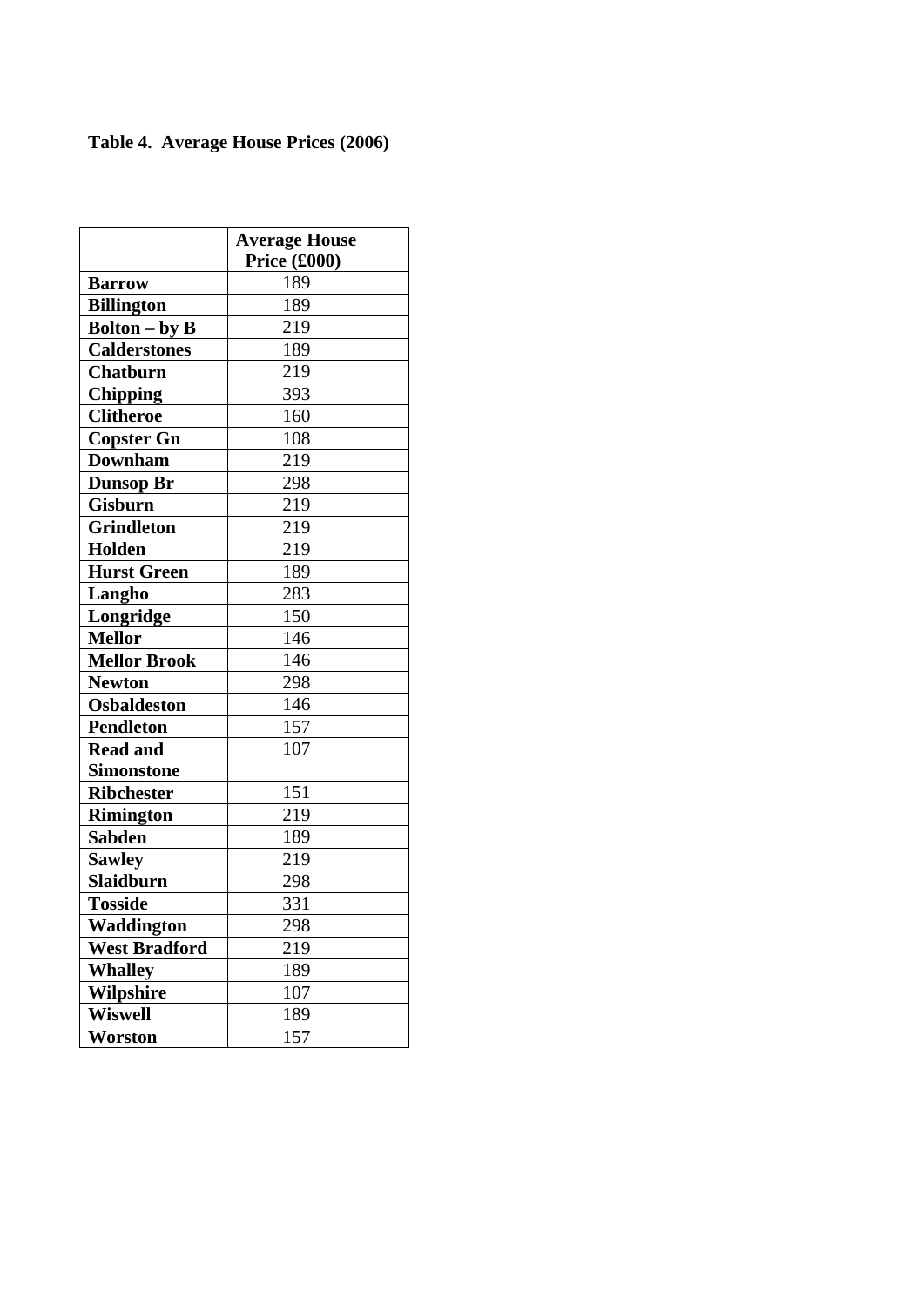# **Table 5. Commuting Patterns**

|                                | % Commuting out |
|--------------------------------|-----------------|
|                                | of Borough      |
| <b>Barrow</b>                  | 49%             |
| <b>Billington</b>              | 33%             |
| $\text{Bolton} - \text{by } B$ | 33%             |
| <b>Calderstones</b>            | 52.2%           |
| <b>Chatburn</b>                | 48.5%           |
| <b>Chipping</b>                | 70.6%           |
| <b>Clitheroe</b>               | 25.2%           |
| <b>Copster Gn</b>              | 71.3%           |
| <b>Downham</b>                 | 48.5%           |
| <b>Dunsop Br</b>               | 70.6%           |
| <b>Gisburn</b>                 | 35.8%           |
| <b>Grindleton</b>              | 36.6%           |
| Holden                         | 33%             |
| <b>Hurst Green</b>             | 41.5%           |
| Langho                         | 54%             |
| Longridge                      | 51%             |
| <b>Mellor</b>                  | 65.8%           |
| <b>Mellor Brook</b>            | 65.8%           |
| <b>Newton</b>                  | 33%             |
| <b>Osbaldeston</b>             | 65.8%           |
| <b>Pendleton</b>               | 49.1%           |
| <b>Read and</b>                | 61.8%           |
| <b>Simonstone</b>              |                 |
| <b>Ribchester</b>              | 52.2%           |
| <b>Rimington</b>               | 35.8%           |
| <b>Sabden</b>                  | 59%             |
| <b>Sawley</b>                  | 36.6%           |
| <b>Slaidburn</b>               | 33%             |
| <b>Tosside</b>                 | 35.8%           |
| Waddington                     | 36.6%           |
| <b>West Bradford</b>           | 36.6%           |
| <b>Whalley</b>                 | 52.2%           |
| Wilpshire                      | 81.2%           |
| <b>Wiswell</b>                 | 49.1%           |
| Worston                        | 49.1%           |

Note: Commuting is here taken to mean commuting out of the Borough for work or education by those of working age**.**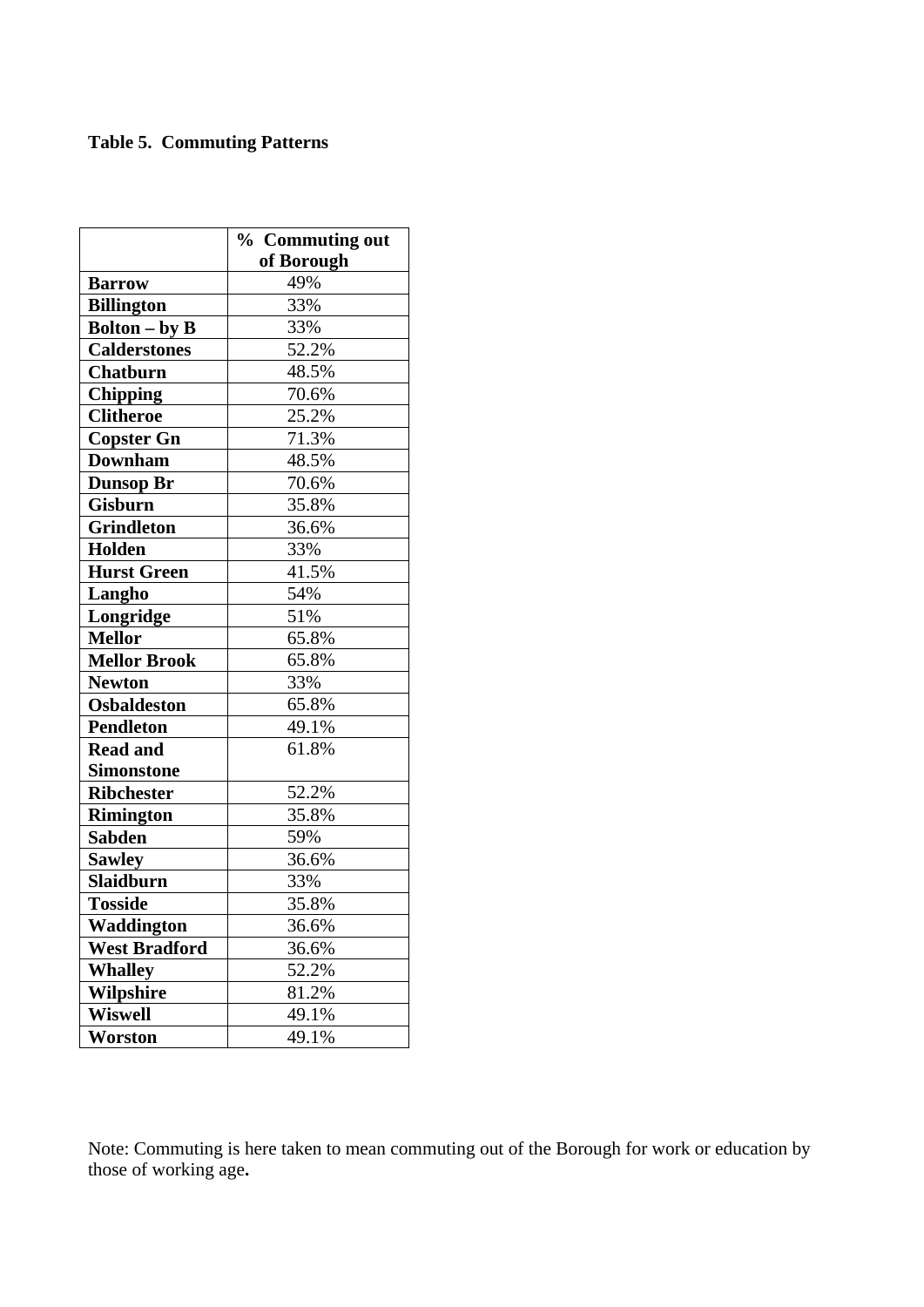# **A2. Analysis of Contextual and Demographic Information.**

### **Population size**

- Clitheroe and Longridge stand out as by far the largest local centres, the next most populous are Wilpshire and Langho, both themselves significantly smaller than Longridge but also appreciably larger than other settlements.
- The only remaining settlements with populations above 1000 are (ranked by size, largest first) Whalley, Billington, Mellor, Read (without Simonstone), Sabden, Ribchester and Chatburn.
- There is a group of 6 further settlements with populations between 1000 and c.500, (in order largest first): Waddington, Chipping, West Bradford, Barrow, Calderstones and Bolton by Bowland.
- All other settlements have less than 500 residents.

### **Age structure**

### *The 0 – 24 years group*

- More than half of all settlements (and three of the four largest) clustered within the 27% to 35% (of the settlement's total population) bracket.
- 6 settlements recorded lower than 23% of this age group, Copster Green, Holden, Hurst Green, Pendleton, Waddington and West Bradford, while Dunsop Bridge has the highest proportion of this age group

# *The 25 – 64 years group*

• This tranche showed the most clustering, with three quarters of all settlements falling into the bracket 64% to 55% of the total population of each settlement. Copster Green recorded the highest proportion of this group and Whalley the lowest, with Clitheroe, Chatburn and Dunsop Bridge all also lower than the main clustered group mentioned above.

#### *The above 64 years group.*

• Calderstones had the significantly lowest proportion of this group. Most settlements fell within a 13% to 18% bracket. Those with 20% or more of their population within this group are: Chatburn, Hurst Green, Mellor, Osbaldeston, Pendleton, Waddington, West Bradford, and Whalley

#### **Economic activity and employment rates**

- All bar four settlements cluster into the 79% 85% bracket for economic activity and the 78% - 83% employment bracket. These rates are all above national averages.
- The four settlements mentioned above show lower activity and employment than the rest: Calderstones, Whalley, Hurst Green and Langho and are lower than the national average.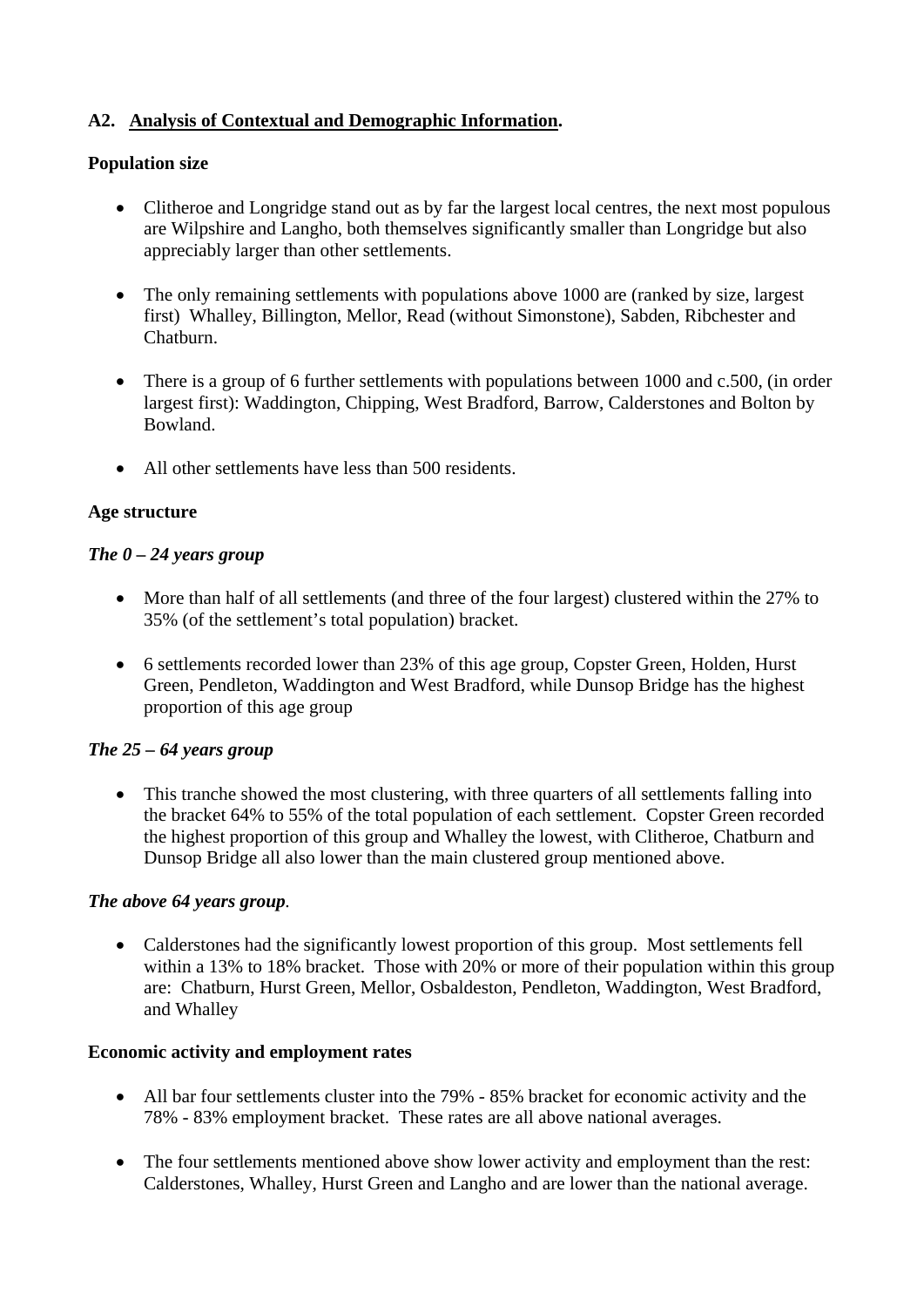# **Average house prices**

This data (for 2006) has not been recorded at settlement level but for larger geographic groups.

It is also important to note that, while acknowledging that absolute prices have changed since the settlement audit of 2006, the relative costs of housing between each settlement are not considered to have altered significantly.

- However those settlements with the highest average prices are (those higher than £293,000) are: Waddington, Slaidburn, Newton, Langho, Dunsop Bridge, Tosside and Chipping, which has the highest average house price in the Borough.
- The following have prices towards the lower end of the Borough spectrum (ie less than £160,000): Worston, Ribchester, Pendleton, Osbaldeston, Mellor Brook, Mellor, Longridge, Copster Green Clitheroe, Wilpshire and Read and Simonstone. Significantly three of the largest settlements in the Borough fall into this category.
- The rest of the Borough's settlements lie within the range  $\text{\pounds}160,000$  to  $\text{\pounds}219,000$

#### **Out-commuter flows**

(ie commuting out of the Borough for work or education by working age residents)

- The two extremes are represented by Wilpshire, with the highest rate, possibly because of its position as an urban extension of Blackburn, with good road and other connections, and Clitheroe with the lowest rate, which could reflect the relatively higher employment opportunities available there.
- Three other settlements have particularly high commuting, Chipping, Copster Green and Dunsop Bridge.
- There are two other groups of settlements, within each of which there are relatively similar commuting flows.
- The first, relatively higher commuting group, fall into the 54% 48% bracket and includes: Barrow, Calderstones, Chatburn, Downham, Langho, Longridge, Pendleton, Ribchester, Whalley, Wiswell and Worston.
- Within the second group, with lower commuting in the 36% 33% bracket are: Billington, Bolton, Gisburn , Grindleton, Holden, Newton, Rimington, Sawley, Slaidburn, Tosside, Waddington, and Worston.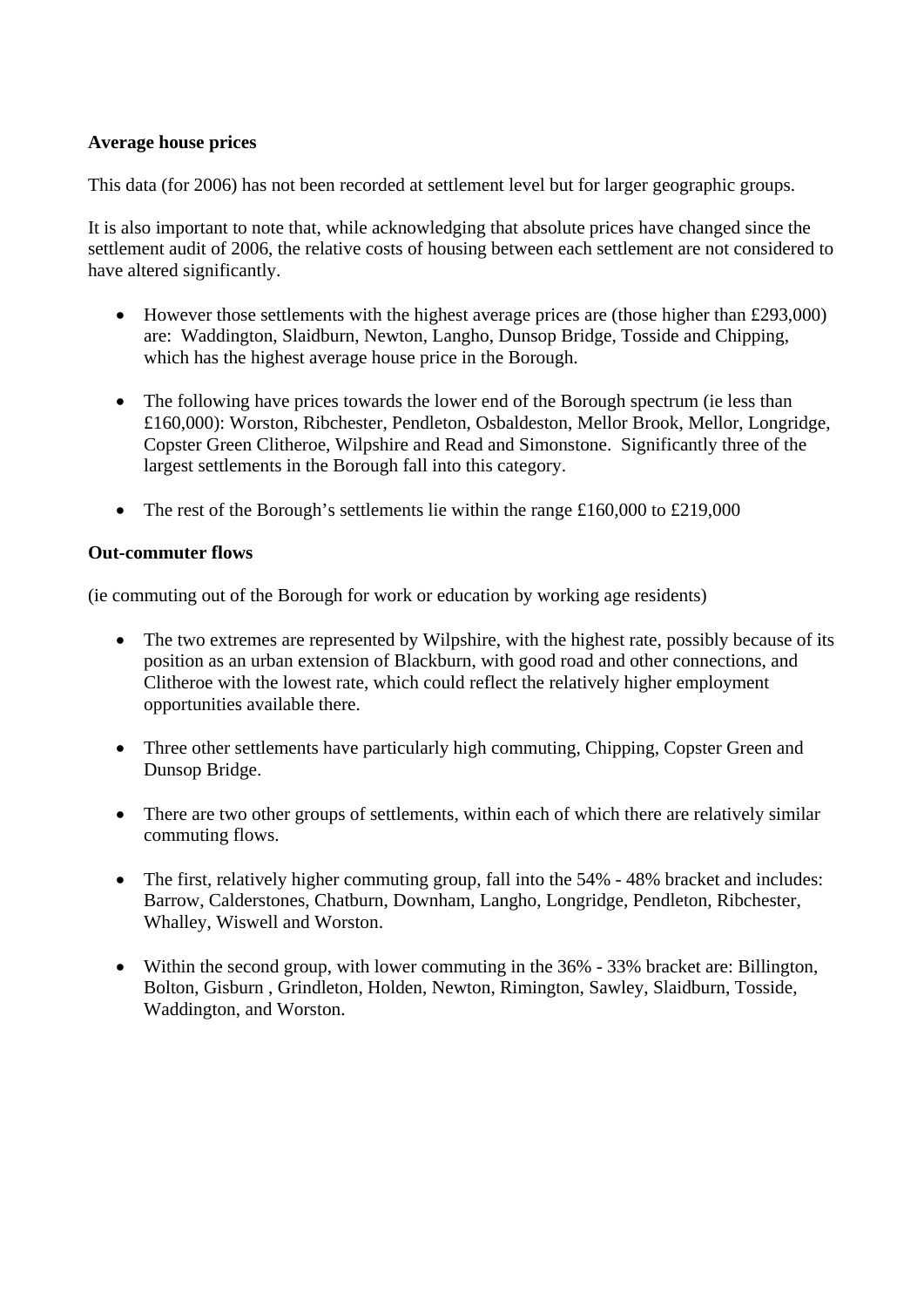# **APPENDIX 2 Local Services and Facilities**

# **Analysis of Facilities and Service Provision.**

### **1. Transport Provision**

Bolton by Bowland, Holden, Pendleton, Rimington and Worston all fare poorly for public transport with no provision at all. In addition Dunsop Bridge, Osbaldeston, Calderstones, Newton, Slaidburn and Tosside have a low frequency bus service. In total 11 of 34 settlements have either no or a low frequency bus service.

All other settlements have at least a bus stop and an hourly service during working hours Monday to Friday. The four settlements which score the maximum (Clitheroe, Whalley, Langho and Wilpshire) do so as they possess a railway station in addition to their bus services.

All the larger and most of the middle ranking settlements by size have a bus service.

Note. The bus frequency aspect of the scoring scheme was derived intuitively, hourly or more frequently within a working day being considered a reasonable provision.

#### **Scoring Scheme**

| <b>Bus Stop</b>        | Score 2   |                | Available within settlement                                                                                              |
|------------------------|-----------|----------------|--------------------------------------------------------------------------------------------------------------------------|
|                        | Score $0$ |                | If not above                                                                                                             |
| <b>Bus Frequency</b>   | Score 2   |                | If service available at least on average once hourly<br>or less Monday to Friday from 9am to 6 pm                        |
|                        | Score 1   |                | If a service available on average between<br>once an hour and once every two hours Monday to<br>Friday from 9 am to 6 pm |
|                        | Score $0$ |                | If not above                                                                                                             |
| <b>Railway Station</b> | Score     | $\overline{2}$ | Available within settlement                                                                                              |
|                        | Score     | $\theta$       | If not above                                                                                                             |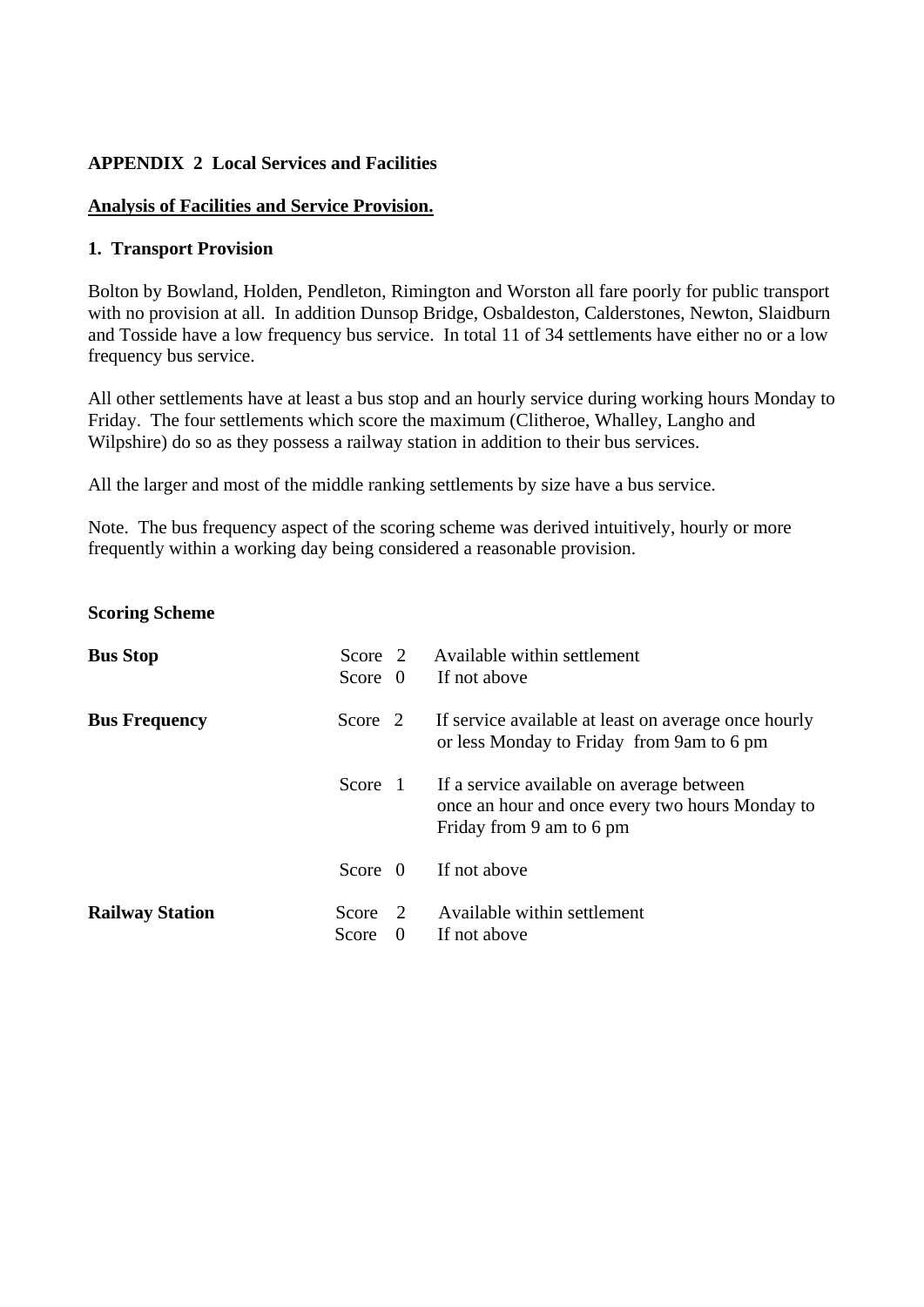# **Table 6. Transport Provision**

|                                        | <b>Bus Stop</b>              | <b>Service</b>           | <b>Rail Station</b>      | <b>Total</b>             |
|----------------------------------------|------------------------------|--------------------------|--------------------------|--------------------------|
|                                        |                              | <b>Frequency</b>         |                          | $Max = 6$                |
| <b>Barrow</b>                          | $\mathbf{2}$                 | $\overline{2}$           | $\overline{\phantom{0}}$ | $\overline{4}$           |
| <b>Billington</b>                      | $\overline{2}$               | $\overline{2}$           |                          | $\overline{4}$           |
| $\text{Bolton} - \text{by } -\text{B}$ | $\overline{a}$               | $\overline{a}$           |                          | $\overline{a}$           |
| <b>Calderstones</b>                    | $\overline{2}$               | $\mathbf{1}$             |                          | $\overline{3}$           |
| <b>Chatburn</b>                        | $\overline{2}$               | $\overline{2}$           |                          | $\overline{4}$           |
| <b>Chipping</b>                        | $\mathbf{2}$                 | $\overline{2}$           |                          | $\overline{4}$           |
| <b>Clitheroe</b>                       | $\overline{c}$               | $\overline{2}$           | $\overline{2}$           | 6                        |
| Copster                                | $\overline{2}$               | $\overline{2}$           |                          | $\overline{4}$           |
| <b>Green</b>                           |                              |                          |                          |                          |
| <b>Downham</b>                         | $\overline{2}$               | $\overline{2}$           |                          | $\overline{4}$           |
| <b>Dunsop</b>                          | $\overline{2}$               | 1                        |                          | $\overline{3}$           |
| <b>Bridge</b>                          |                              |                          |                          |                          |
| <b>Gisburn</b>                         | $\overline{c}$               | $\overline{2}$           |                          | $\overline{4}$           |
| <b>Grindleton</b>                      | $\overline{c}$               | $\overline{2}$           |                          | $\overline{4}$           |
| Holden                                 | $\overline{\phantom{a}}$     | $\overline{\phantom{a}}$ |                          | $\overline{\phantom{0}}$ |
| <b>Hurst Green</b>                     | $\overline{2}$               | $\overline{2}$           |                          | $\overline{4}$           |
| Langho                                 | $\overline{2}$               | $\overline{2}$           | $\overline{2}$           | 6                        |
| Longridge                              | $\overline{2}$               | $\overline{2}$           |                          | $\overline{4}$           |
| <b>Mellor</b>                          | $\overline{2}$               | $\overline{2}$           |                          | $\overline{4}$           |
| <b>Mellor Brook</b>                    | $\overline{2}$               | $\overline{2}$           |                          | $\overline{4}$           |
| <b>Newton</b>                          | $\overline{2}$               | 1                        |                          | $\overline{3}$           |
| <b>Osbaldeston</b>                     | $\overline{2}$               |                          |                          | $\overline{2}$           |
| <b>Pendleton</b>                       | $\qquad \qquad \blacksquare$ | $\overline{\phantom{a}}$ |                          | $\overline{\phantom{a}}$ |
| <b>Read and</b>                        | $\overline{2}$               | $\overline{2}$           |                          | $\overline{4}$           |
| <b>Simonstone</b>                      |                              |                          |                          |                          |
| <b>Ribchester</b>                      | $\overline{c}$               | $\overline{2}$           |                          | $\overline{4}$           |
| Rimington                              | $\qquad \qquad -$            | -                        |                          | -                        |
| <b>Sabden</b>                          | $\overline{2}$               | $\overline{2}$           | $\overline{\phantom{0}}$ | $\overline{4}$           |
| <b>Sawley</b>                          | $\overline{2}$               | $\overline{2}$           |                          | $\overline{4}$           |
| Slaidburn                              | $\overline{2}$               | $\mathbf{1}$             |                          | 3                        |
| <b>Tosside</b>                         | $\overline{2}$               | $\mathbf{1}$             |                          | $\overline{3}$           |
| Waddington                             | $\overline{2}$               | $\overline{2}$           |                          | $\overline{4}$           |
| West                                   | $\overline{2}$               | $\overline{2}$           |                          | $\overline{4}$           |
| <b>Bradford</b>                        |                              |                          |                          |                          |
| <b>Whalley</b>                         | $\overline{2}$               | $\overline{2}$           | $\overline{2}$           | 6                        |
| Wilpshire                              | $\overline{2}$               | $\overline{2}$           | $\overline{2}$           | 6                        |
| <b>Wiswell</b>                         | $\overline{2}$               | $\overline{2}$           | $\overline{\phantom{0}}$ | $\overline{4}$           |
| Worston                                | $\overline{\phantom{0}}$     | $\overline{\phantom{0}}$ | $\overline{\phantom{0}}$ | $\overline{\phantom{0}}$ |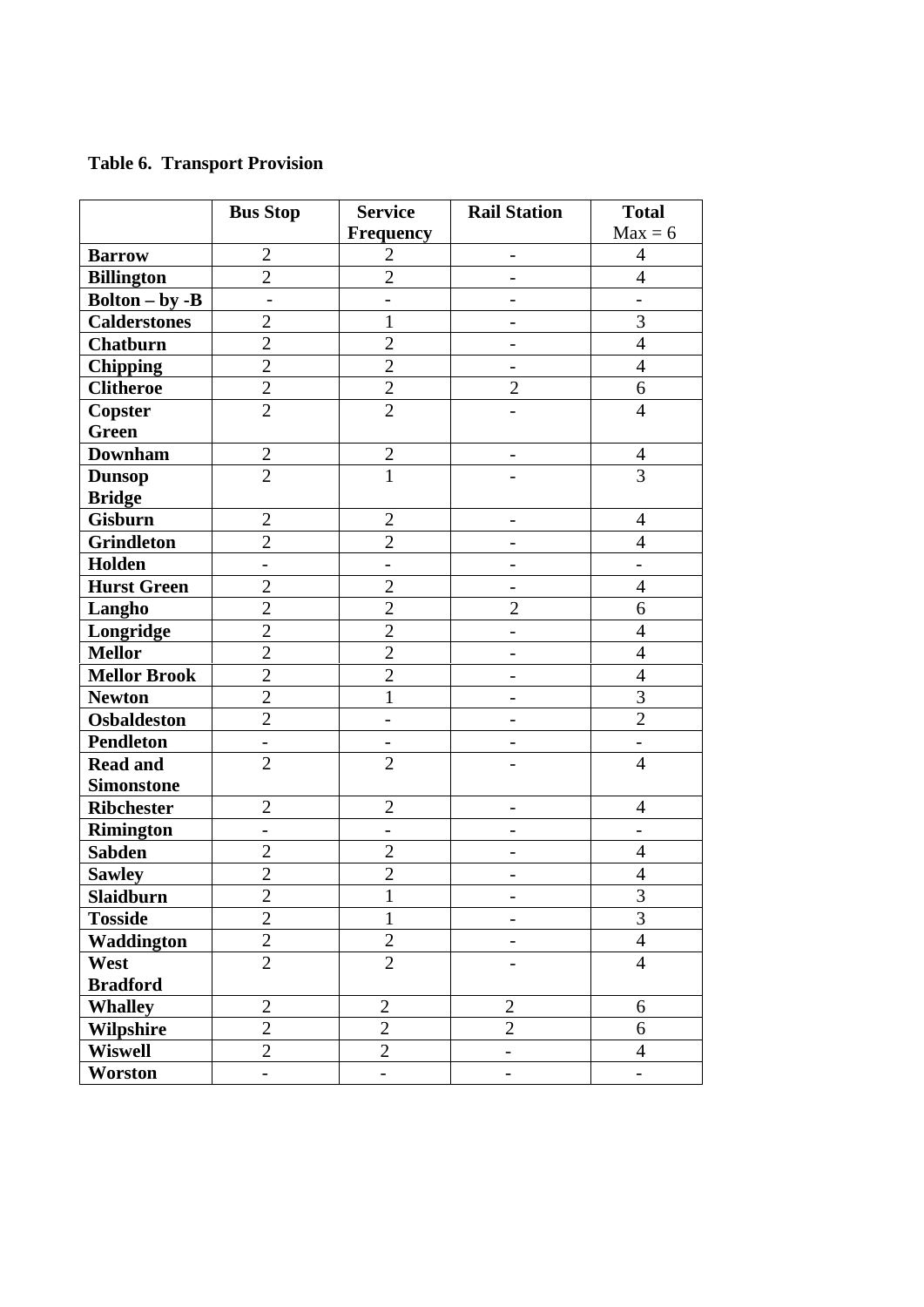# **2. Convenience Facilities**

### **Analysis**

Copster Green, Grindleton, Pendleton, Rimington, Sawley, West Bradford, Wiswell and Worston all have no convenience provision, while Calderstones, Holden, Osbaldeston and Wilpshire have only one of the three services. In all 12 of 34 settlements have no or little convenience service provision.

The best served settlements, with all three services, are: Clitheroe, Langho, Longridge, Mellor, Read and Whalley. Significantly this group again contains the larger settlements in the Borough by population. However this means that even for three basic convenience services only 6 out of 34 settlements have full provision.

#### **Scoring scheme**

| Food shop-store    | Score   |                                       | If available within settlement          |
|--------------------|---------|---------------------------------------|-----------------------------------------|
|                    | Score   | $\begin{array}{c} \hline \end{array}$ | If within 400m of settlement boundary   |
|                    | Score   | 0                                     | If not above                            |
| <b>Post Office</b> | Score   | $\overline{2}$                        | If available within settlement boundary |
|                    | Score   | $\mathbf{1}$                          | If within 800m of settlement boundary   |
|                    | Score   | - 0                                   | If not above                            |
| <b>Chemist</b>     | Score 2 |                                       | If available within settlement boundary |
|                    | Score   | $\mathbf{1}$                          | If within 800m of settlement boundary   |
|                    | Score   | $\theta$                              | If not above                            |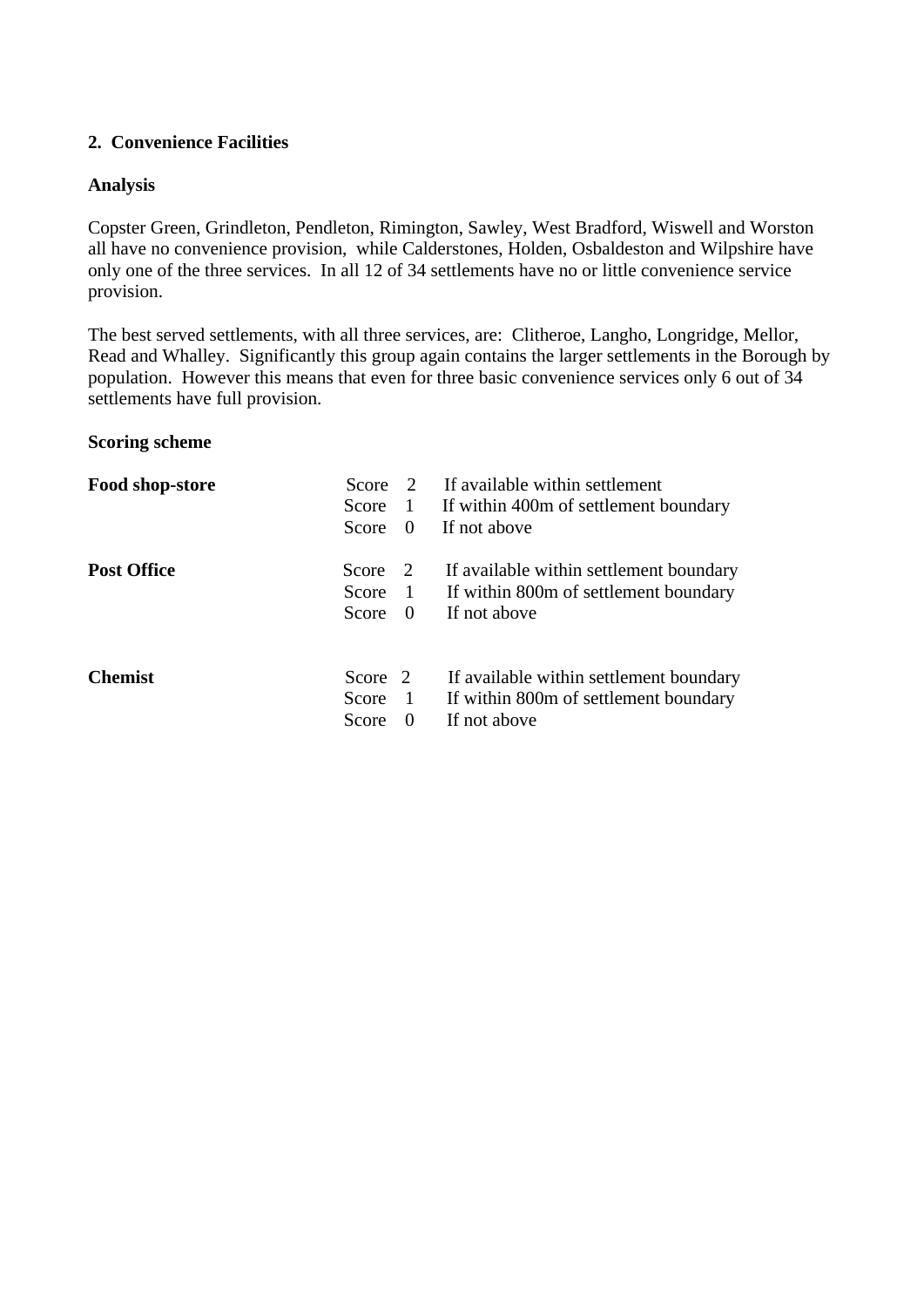|                     | Food Shop/               | <b>Post Office</b>       | <b>Chemist</b>           | <b>Total</b>             |
|---------------------|--------------------------|--------------------------|--------------------------|--------------------------|
|                     | <b>Store</b>             |                          |                          | $Max = 6$                |
| <b>Barrow</b>       | $\overline{2}$           | $\overline{\phantom{0}}$ | $\overline{2}$           | $\overline{4}$           |
| <b>Billington</b>   | $\overline{2}$           | -                        | $\overline{\phantom{0}}$ | $\overline{2}$           |
| $Bolton - by -B$    | $\overline{2}$           | $\overline{2}$           | $\overline{a}$           | $\overline{4}$           |
| <b>Calderstones</b> | $\overline{2}$           | $\overline{\phantom{0}}$ | $\overline{\phantom{0}}$ | $\overline{2}$           |
| <b>Chatburn</b>     | $\overline{2}$           | $\overline{2}$           |                          | $\overline{4}$           |
| <b>Chipping</b>     | $\overline{2}$           | $\overline{2}$           | $\overline{a}$           | $\overline{4}$           |
| <b>Clitheroe</b>    | $\overline{2}$           | $\overline{2}$           | $\overline{2}$           | 6                        |
| <b>Copster</b>      |                          |                          |                          |                          |
| <b>Green</b>        |                          |                          |                          |                          |
| <b>Downham</b>      | $\mathbf{2}$             | $\overline{2}$           | -                        | 4                        |
| <b>Dunsop</b>       | $\overline{2}$           | $\overline{2}$           |                          | $\overline{4}$           |
| <b>Bridge</b>       |                          |                          |                          |                          |
| <b>Gisburn</b>      | $\overline{2}$           | $\overline{2}$           |                          | $\overline{4}$           |
| <b>Grindleton</b>   |                          | $\overline{a}$           | -                        | $\overline{\phantom{0}}$ |
| Holden              | $\qquad \qquad -$        | $\mathbf{1}$             | $\qquad \qquad -$        | $\mathbf{1}$             |
| <b>Hurst Green</b>  | $\overline{2}$           | $\overline{2}$           |                          | $\overline{4}$           |
| Langho              | $\overline{2}$           | $\overline{2}$           | $\overline{2}$           | 6                        |
| Longridge           | $\overline{2}$           | $\overline{2}$           | $\overline{2}$           | 6                        |
| <b>Mellor</b>       | $\overline{2}$           | $\overline{2}$           | $\overline{2}$           | 6                        |
| <b>Mellor Brook</b> | $\overline{2}$           | $\overline{2}$           | $\qquad \qquad -$        | $\overline{4}$           |
| <b>Newton</b>       |                          |                          |                          | $\overline{\phantom{0}}$ |
| <b>Osbaldeston</b>  | $\overline{\phantom{0}}$ | $\overline{2}$           | $\overline{\phantom{a}}$ | $\overline{2}$           |
| <b>Pendleton</b>    |                          | $\overline{\phantom{0}}$ |                          |                          |
| <b>Read and</b>     | 2/1                      | $\overline{2}$           | 2/1                      | 6/4                      |
| <b>Simonstone</b>   |                          |                          |                          |                          |
| <b>Ribchester</b>   | $\overline{2}$           | $\mathfrak{2}$           | $\qquad \qquad -$        | 4                        |
| <b>Rimington</b>    | $\overline{\phantom{0}}$ | $\overline{\phantom{0}}$ | -                        | $\overline{a}$           |
| <b>Sabden</b>       | $\overline{2}$           | $\overline{c}$           | -                        | $\overline{4}$           |
| <b>Sawley</b>       | $\overline{\phantom{0}}$ |                          |                          |                          |
| Slaidburn           | $\boldsymbol{2}$         | $\boldsymbol{2}$         | $\overline{a}$           | $\overline{4}$           |
| <b>Tosside</b>      | $\overline{2}$           | $\overline{2}$           | $\overline{\phantom{a}}$ | $\overline{4}$           |
| Waddington          | $\overline{2}$           | $\overline{2}$           | $\overline{\phantom{0}}$ | $\overline{4}$           |
| West                |                          |                          |                          |                          |
| <b>Bradford</b>     |                          |                          |                          |                          |
| <b>Whalley</b>      | $\overline{2}$           | $\overline{2}$           | $\overline{2}$           | 6                        |
| Wilpshire           | $\overline{\phantom{0}}$ | $\sqrt{2}$               | $\qquad \qquad -$        | $\overline{2}$           |
| <b>Wiswell</b>      | $\overline{\phantom{0}}$ | $\overline{\phantom{a}}$ |                          | $\overline{\phantom{a}}$ |
| Worston             | $\overline{\phantom{0}}$ | $\overline{\phantom{0}}$ | $\qquad \qquad -$        | $\overline{\phantom{a}}$ |

# **Table 7. Convenience Facilities**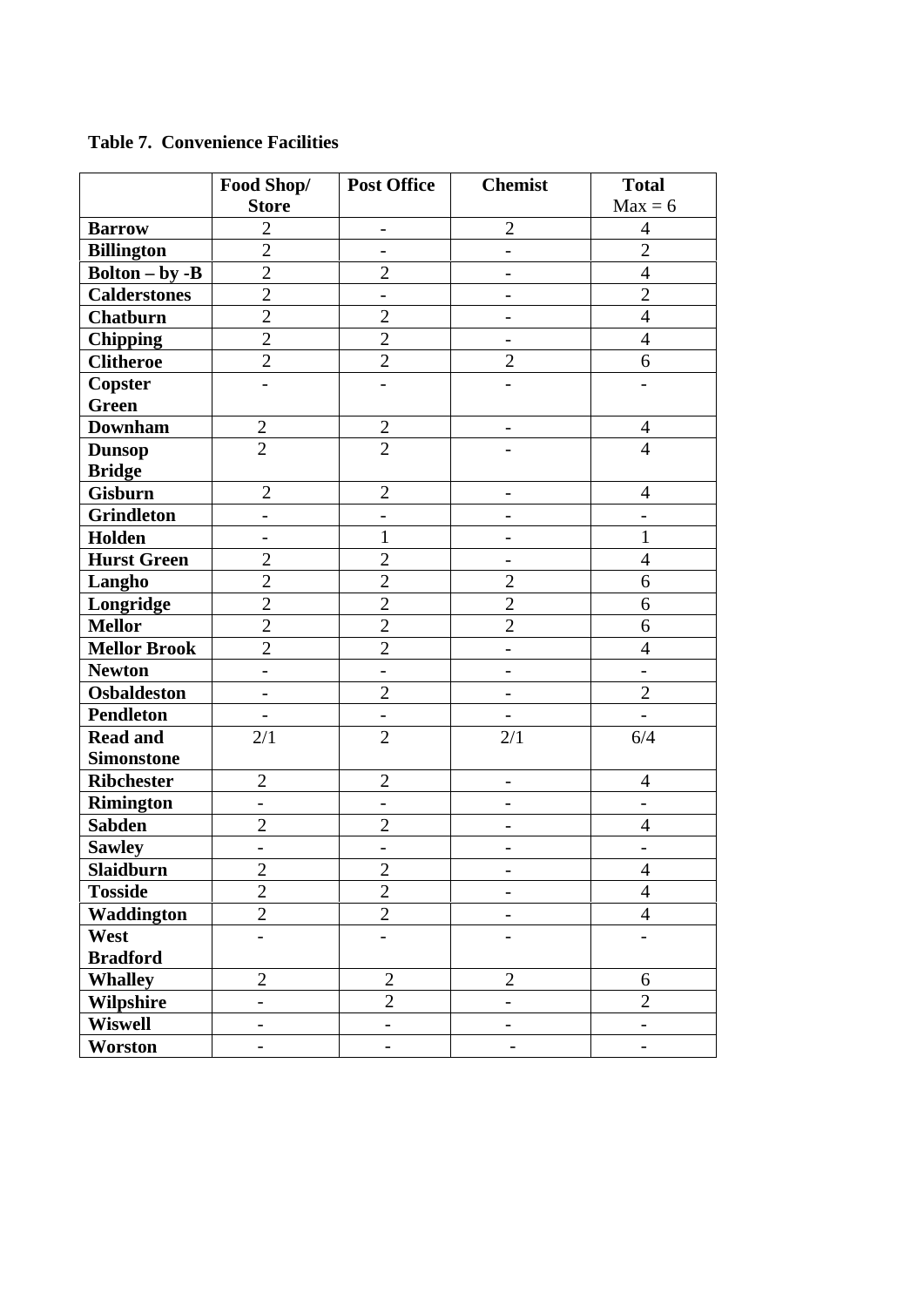# **3. Community Facilities**

### **Analysis**

Most places seem well served with these facilities, with broadband access being ubiquitous and park, play areas and village halls present in most settlements. Libraries, perhaps understandably, are less prevalent.

However the following settlements fare worst : Calderstones, Copster Green, Holden, and Wiswell

The following had full provision: Chatburn, Clitheroe, Longridge, and Whalley.

### **Scoring scheme**

| Library                   | Score     | 2              | If available within settlement          |
|---------------------------|-----------|----------------|-----------------------------------------|
|                           | Score     | $\mathbf{1}$   | If within 800m of settlement boundary   |
|                           | Score     | $\Omega$       | If not above                            |
| Village hall              | Score 2   |                | If within settlement boundary           |
|                           | Score 1   |                | If within 600m of settlement boundary   |
|                           | Score $0$ |                | If not above                            |
| <b>Equipped Chidrens'</b> | Score     | 2              | If available within settlement boundary |
| <b>Play Area</b>          | Score     | $\overline{1}$ | If within 400m of settlement boundary   |
|                           | Score     | $\Omega$       | If not above                            |
| <b>Formal Park</b>        | Score     | 2              | If available within settlement boundary |
|                           | Score     | 1              | If within 800m of settlement boundary   |
|                           | Score     | $\theta$       | If not above                            |
| <b>Broadband Access</b>   | Score 2   |                | If available within settlement          |
|                           | Score     | $\Omega$       | If not above                            |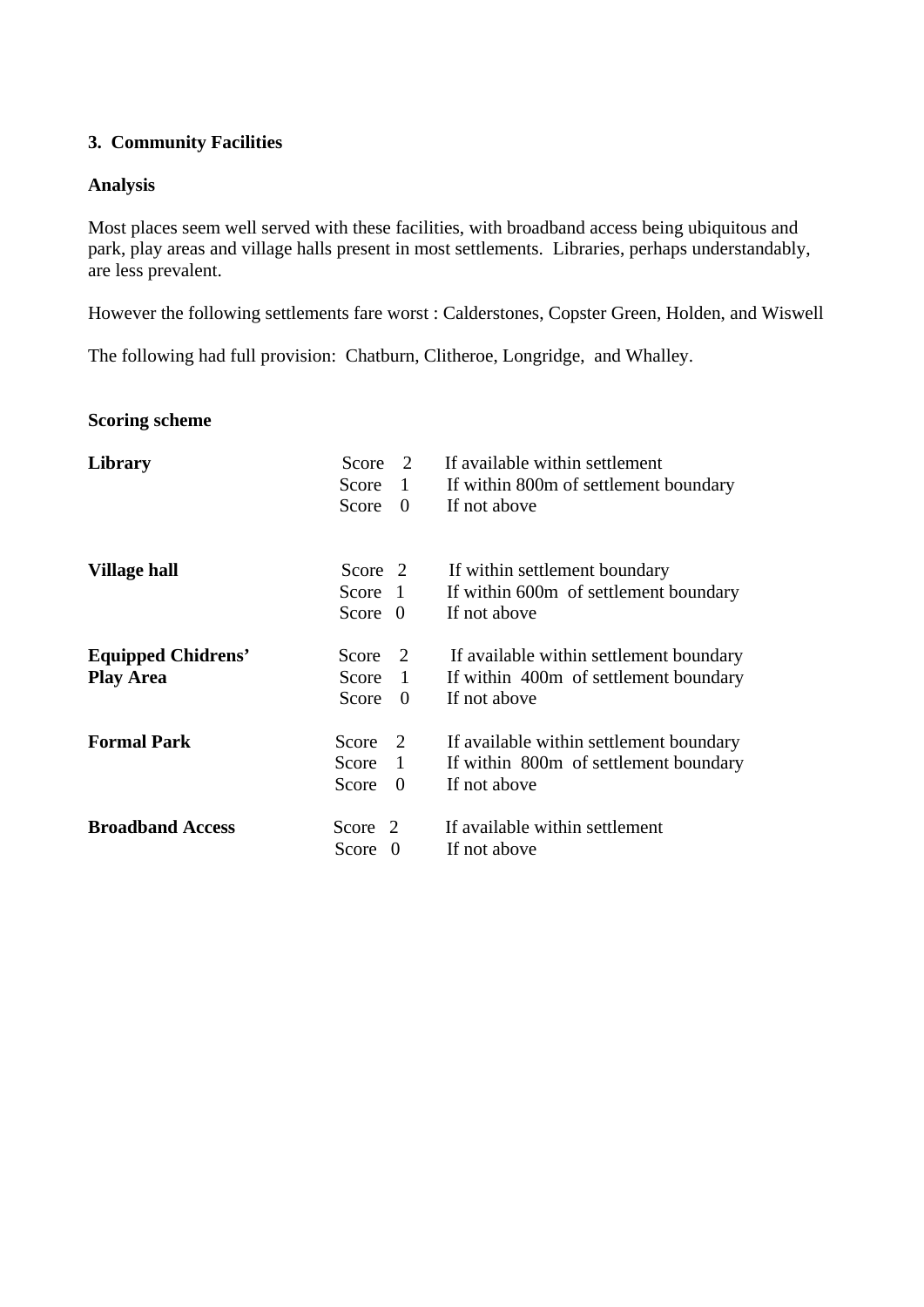|                             |                          |                          |                          |                          |                | <b>Total</b>   |
|-----------------------------|--------------------------|--------------------------|--------------------------|--------------------------|----------------|----------------|
|                             | Library                  | <b>Vill Hall</b>         | <b>Play Area</b>         | Park                     | <b>B-band</b>  | $Max = 10$     |
|                             |                          |                          |                          |                          |                |                |
| <b>Barrow</b>               | $\overline{\phantom{a}}$ | $\overline{\phantom{a}}$ | $\overline{2}$           | $\overline{a}$           | $\overline{2}$ | $\overline{4}$ |
| <b>Billington</b>           | $\overline{a}$           | $\overline{\phantom{0}}$ | $\overline{2}$           | $\overline{2}$           | $\overline{2}$ | 6              |
| <b>Bolton</b> – by <b>B</b> | $\overline{\phantom{a}}$ | $\overline{2}$           | -                        | $\overline{2}$           | $\overline{2}$ | 6              |
| <b>Calderstones</b>         | $\overline{\phantom{0}}$ | $\overline{\phantom{a}}$ | $\overline{2}$           | $\overline{\phantom{0}}$ | $\overline{2}$ | $\overline{2}$ |
| <b>Chatburn</b>             | $\overline{2}$           | $\overline{2}$           | $\overline{2}$           | $\overline{2}$           | $\overline{2}$ | 10             |
| <b>Chipping</b>             | $\overline{\phantom{0}}$ | $\overline{2}$           | $\overline{2}$           | $\overline{2}$           | $\overline{2}$ | 8              |
| <b>Clitheroe</b>            | $\overline{2}$           | $\overline{2}$           | $\overline{2}$           | $\overline{2}$           | $\overline{2}$ | 10             |
| <b>Copster Gn</b>           | $\overline{\phantom{0}}$ | $\overline{\phantom{a}}$ | -                        | $\overline{\phantom{a}}$ | $\overline{2}$ | $\overline{2}$ |
| <b>Downham</b>              | $\mathbf{1}$             | $\overline{2}$           | Ξ.                       | $\overline{2}$           | $\overline{2}$ | $\overline{7}$ |
| Dunsop Br                   | $\overline{a}$           | $\overline{2}$           | $\overline{2}$           | $\overline{2}$           | $\overline{2}$ | 8              |
| <b>Gisburn</b>              | $\overline{\phantom{0}}$ | $\overline{2}$           | $\overline{\phantom{0}}$ | $\overline{2}$           | $\overline{2}$ | 6              |
| <b>Grindleton</b>           | $\overline{\phantom{0}}$ | $\overline{\phantom{0}}$ | $\overline{2}$           | $\overline{2}$           | $\overline{2}$ | 6              |
| Holden                      | $\overline{\phantom{0}}$ | $\overline{\phantom{a}}$ | $\overline{\phantom{0}}$ | $\overline{\phantom{0}}$ | $\overline{2}$ | -              |
| <b>Hurst Green</b>          | $\overline{\phantom{0}}$ | $\overline{2}$           | $\overline{2}$           | $\overline{2}$           | $\overline{2}$ | 8              |
| Langho                      | $\overline{\phantom{0}}$ | $\overline{2}$           | Ξ.                       | $\overline{2}$           | $\overline{2}$ | 6              |
| Longridge                   | $\overline{2}$           | $\overline{2}$           | $\overline{2}$           | $\overline{2}$           | $\overline{2}$ | 10             |
| <b>Mellor</b>               | $\overline{2}$           | $\overline{2}$           | $\overline{2}$           | $\overline{2}$           | $\overline{2}$ | 8              |
| <b>Mellor Brook</b>         | $\overline{a}$           | $\overline{2}$           | $\overline{\phantom{0}}$ | $\overline{\phantom{0}}$ | $\overline{2}$ | $\overline{4}$ |
| <b>Newton</b>               | $\overline{\phantom{0}}$ | $\overline{2}$           | Ξ.                       | $\overline{2}$           | $\overline{2}$ | 6              |
| <b>Osbaldeston</b>          | $\overline{\phantom{a}}$ | $\overline{\phantom{a}}$ | $\overline{\phantom{0}}$ | $\overline{2}$           | $\mathbf{2}$   | $\overline{4}$ |
| <b>Pendleton</b>            | $\overline{\phantom{a}}$ | $\overline{2}$           | $\overline{2}$           | $\overline{2}$           | $\overline{2}$ | 8              |
| <b>Read and</b>             | 2/2                      | $-$ / $-$                | $-$ / $-$                | $\overline{2}$           | $\overline{2}$ | 6/6            |
| <b>Simonstone</b>           |                          |                          |                          |                          |                |                |
| <b>Ribchester</b>           | $\overline{\phantom{a}}$ | $\overline{2}$           | $\overline{2}$           | $\overline{2}$           | $\overline{2}$ | 8              |
| Rimington                   | $\overline{\phantom{0}}$ | $\overline{2}$           | $\overline{\phantom{0}}$ | $\overline{2}$           | $\overline{2}$ | 6              |
| <b>Sabden</b>               | $\overline{\phantom{a}}$ | $\overline{\phantom{a}}$ | $\overline{2}$           | $\overline{2}$           | $\overline{2}$ | 6              |
| <b>Sawley</b>               | $\overline{\phantom{0}}$ | $\overline{2}$           | $\qquad \qquad -$        | $\overline{a}$           | $\overline{2}$ | $\overline{4}$ |
| <b>Slaidburn</b>            | $\overline{\phantom{0}}$ | $\overline{2}$           | $\overline{\phantom{0}}$ | $\overline{2}$           | $\overline{2}$ | 6              |
| <b>Tosside</b>              |                          | $\overline{2}$           |                          |                          | $\overline{c}$ | $\overline{4}$ |
| Waddington                  | $\overline{\phantom{0}}$ | $\mathbf{2}$             | $\overline{2}$           | $\mathbf{2}$             | $\mathbf{2}$   | 8              |
| West<br><b>Bradford</b>     | $\overline{\phantom{0}}$ | $\overline{2}$           | $\overline{2}$           | $\overline{\phantom{0}}$ | $\overline{2}$ | 6              |
| <b>Whalley</b>              | $\overline{2}$           | $\overline{2}$           | $\overline{2}$           | $\overline{2}$           | $\overline{2}$ | 10             |
| <b>Wilpshire</b>            | $\overline{\phantom{0}}$ | $\overline{\phantom{0}}$ | $\overline{2}$           | $\overline{2}$           | $\overline{2}$ | 6              |
| <b>Wiswell</b>              | $\overline{\phantom{0}}$ | $\overline{\phantom{0}}$ | $\overline{\phantom{0}}$ | $\overline{\phantom{0}}$ | $\overline{2}$ | $\overline{2}$ |
| Worston                     | $\overline{\phantom{0}}$ | $\overline{2}$           | $\overline{\phantom{0}}$ | $\qquad \qquad -$        | $\mathbf{2}$   | $\overline{4}$ |

**Table 8. Community Facilities**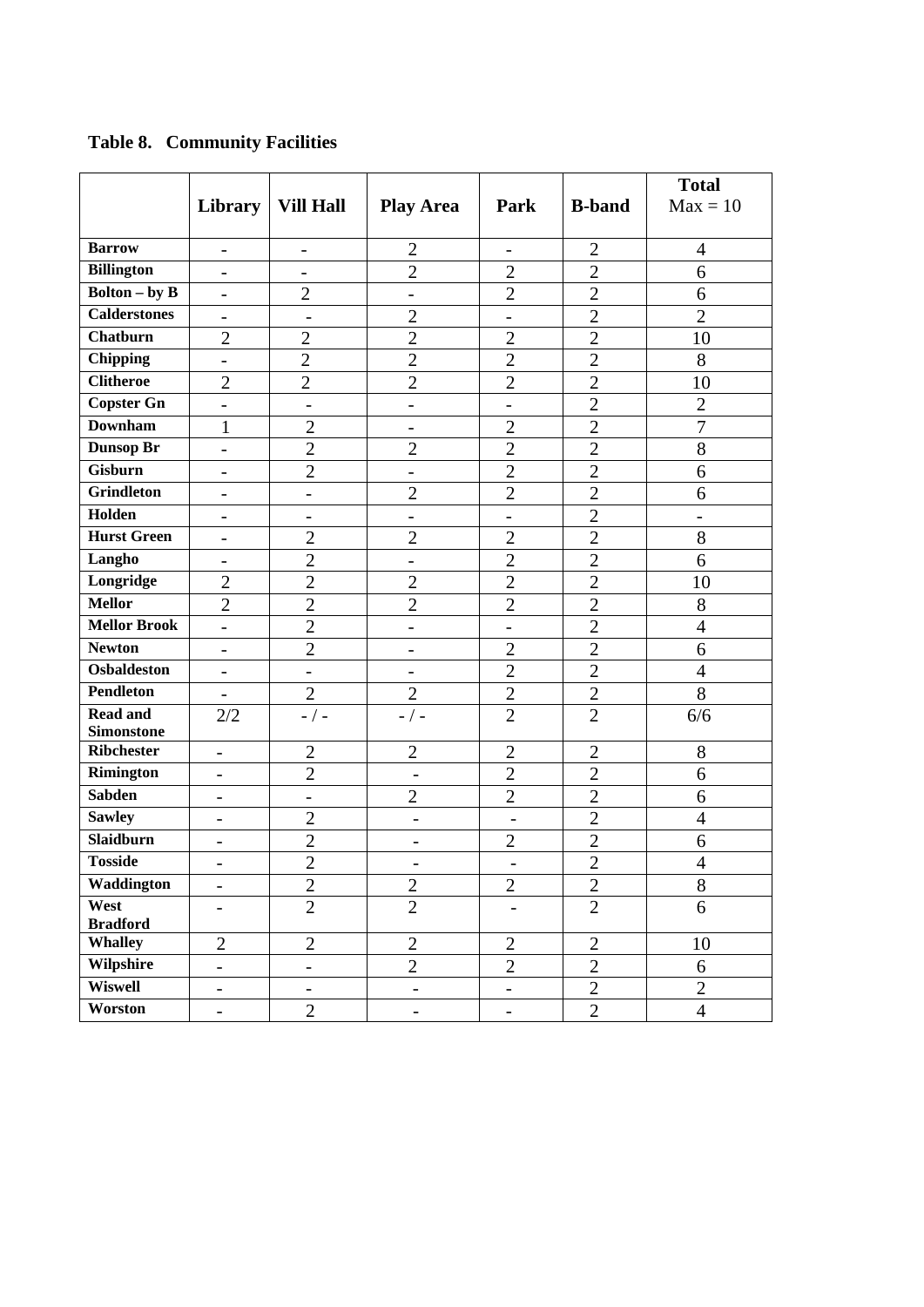# **4. Health Provision**

# **Analysis**

22 of 34 settlements showed poor provision with only 9 having full provision, including all the major population centres.

# **Scoring scheme**

# **Table 9. GP Provision**

# **GP Surgery**

| Score 2 | If available within settlement boundary |
|---------|-----------------------------------------|
| Score 1 | If within 1000m of settlement boundary  |

Score 0 If not above

|                             | <b>GP</b> Surgery |
|-----------------------------|-------------------|
|                             | $Max = 2$         |
| <b>Barrow</b>               |                   |
| <b>Billington</b>           | 1                 |
| <b>Bolton</b> – by <b>B</b> | $\overline{2}$    |
| <b>Calderstones</b>         |                   |
| Chatburn                    |                   |
| Chipping                    |                   |
| <b>Clitheroe</b>            | $\overline{2}$    |
| <b>Copster Gn</b>           |                   |
| <b>Downham</b>              |                   |
| <b>Dunsop Br</b>            | $\overline{2}$    |
| <b>Gisburn</b>              |                   |
| <b>Grindleton</b>           |                   |
| Holden                      | 1                 |
| <b>Hurst Green</b>          |                   |
| Langho                      |                   |
| Longridge                   | $\frac{2}{2}$     |
| <b>Mellor</b>               |                   |
| Mellor Brook                | $\mathbf{1}$      |
| <b>Newton</b>               |                   |
| <b>Osbaldeston</b>          |                   |
| <b>Pendleton</b>            |                   |
| <b>Read and</b>             |                   |
| <b>Simonstone</b>           |                   |
| <b>Ribchester</b>           |                   |
| <b>Rimington</b>            |                   |
| <b>Sabden</b>               | $\overline{c}$    |
| <b>Sawley</b>               |                   |
| Slaidburn                   | $\overline{2}$    |
| <b>Tosside</b>              |                   |
| Waddington                  |                   |
| West                        |                   |
| <b>Bradford</b>             |                   |
| Whalley                     | $\overline{2}$    |
| Wilpshire                   |                   |
| Wiswell                     |                   |
| Worston                     |                   |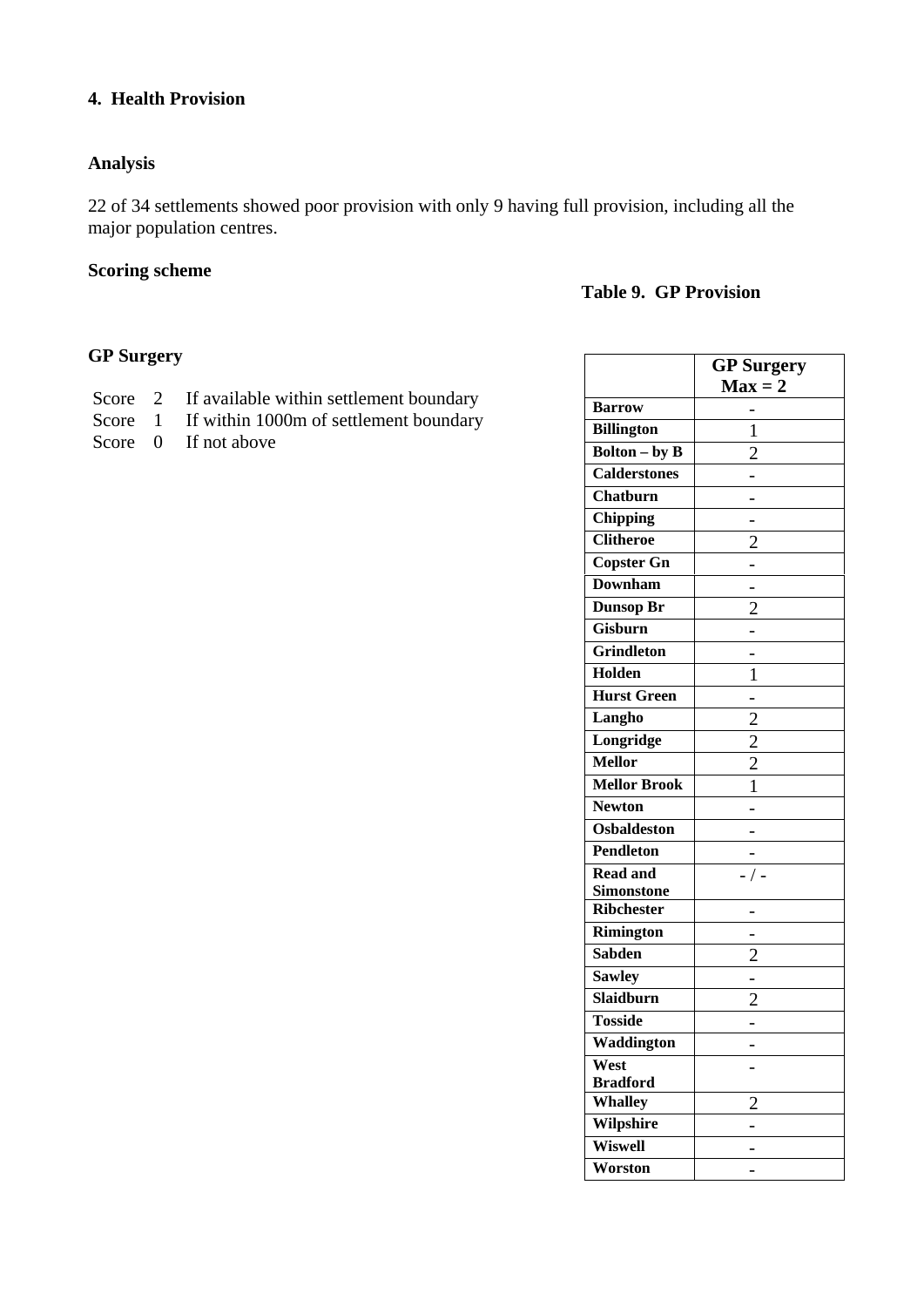# **5. Education Provision**

# **Analysis**

Most settlements (21 of 34) still contain a Primary School. Perhaps understandably the provision of Higher Education is not common in such a rural area. Both the largest settlements have Secondary provision but only 6 settlements have a Nursery school in addition to their Primary provision: Clitheroe, Downham, Longridge, Ribchester, West Bradford and Whalley.

# **Scoring scheme**

| Nursery (public or private)  | Score |          | 2 If available within settlement boundary          |
|------------------------------|-------|----------|----------------------------------------------------|
|                              | Score | 1        | If within 600m of settlement boundary              |
|                              | Score | $\theta$ | If not above                                       |
| <b>Primary School</b>        | Score | 2        | If available within settlement boundary            |
|                              | Score | 1        | If available within 600m of settlement<br>boundary |
|                              | Score | $\theta$ | If not above                                       |
| <b>Secondary School</b>      | Score | 2        | If within 1500m of settlement boundary             |
|                              | Score | $\theta$ | If not above                                       |
| College or further education | Score |          | If within 4000m of settlement boundary             |
|                              | Score | $\Omega$ | If not above                                       |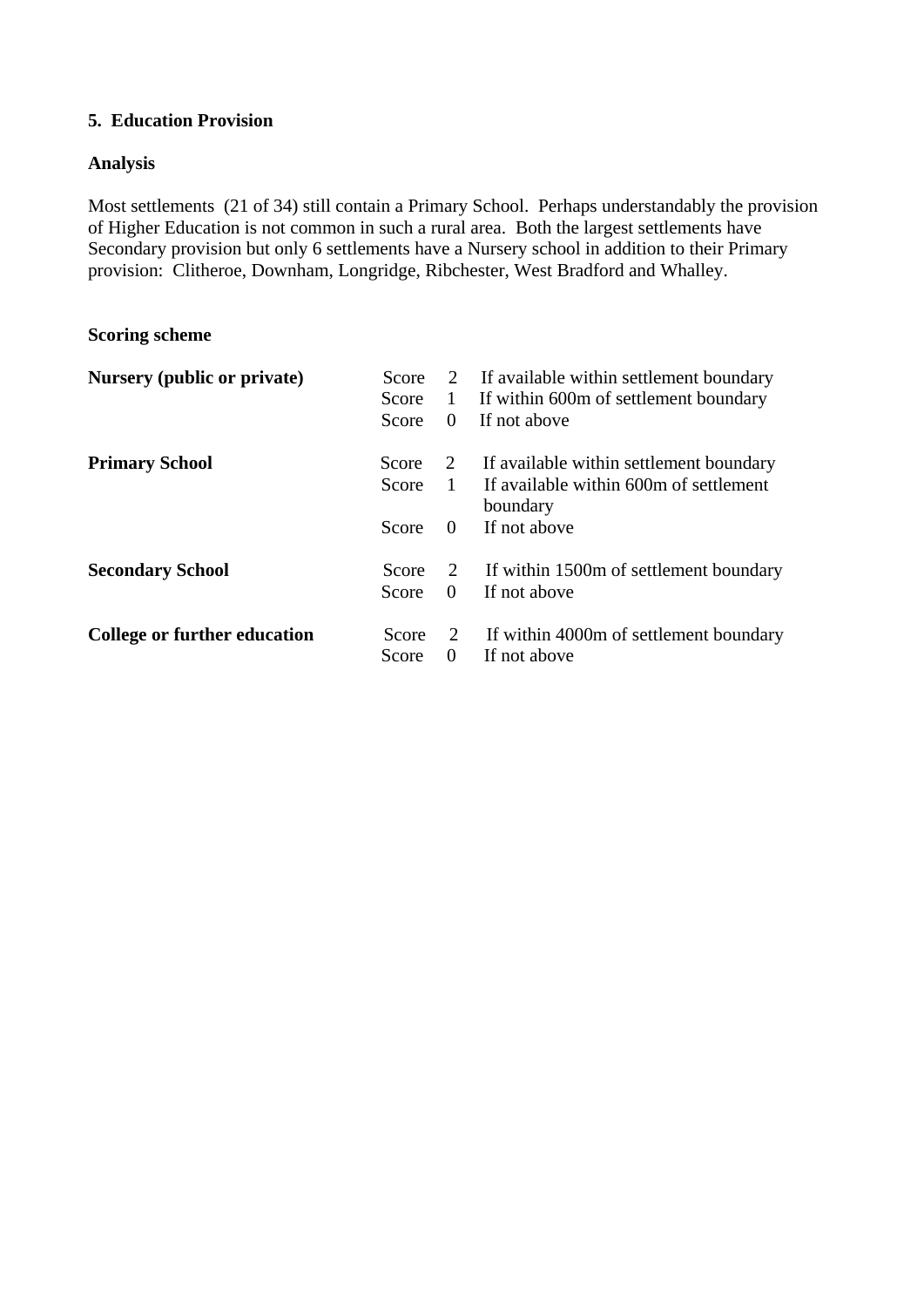# **Table 10. Education Provision**

|                                      | <b>Nursery</b><br><b>School</b> | <b>Primary</b><br><b>School</b> | <b>Secondary</b><br><b>School</b> | Further/<br><b>Higher</b><br><b>Education</b> | <b>Total</b><br>$Max = 8$ |
|--------------------------------------|---------------------------------|---------------------------------|-----------------------------------|-----------------------------------------------|---------------------------|
| <b>Barrow</b>                        | $\overline{\phantom{0}}$        | $\overline{2}$                  | $\overline{\phantom{a}}$          |                                               | $\overline{2}$            |
| <b>Billington</b>                    | $\overline{a}$                  | $\overline{a}$                  | $\overline{2}$                    | $\mathbf{1}$                                  | 3                         |
| <b>Bolton</b> – by <b>B</b>          | $\overline{\phantom{0}}$        | $\overline{2}$                  | $\overline{a}$                    | $\overline{\phantom{a}}$                      | $\overline{2}$            |
| <b>Calderstones</b>                  | $\overline{a}$                  | -                               |                                   | $\overline{\phantom{a}}$                      |                           |
| Chatburn                             | $\overline{\phantom{0}}$        | $\overline{c}$                  | $\qquad \qquad -$                 | $\qquad \qquad -$                             | $\overline{2}$            |
| <b>Chipping</b>                      |                                 | $\overline{2}$                  |                                   |                                               | $\overline{2}$            |
| <b>Clitheroe</b>                     | $\overline{2}$                  | $\overline{2}$                  | $\overline{2}$                    | $\overline{2}$                                | 8                         |
| <b>Copster Gn</b>                    | $\mathbf{1}$                    | $\mathbf{1}$                    | $\overline{\phantom{a}}$          | $\overline{\phantom{a}}$                      | $\overline{2}$            |
| <b>Downham</b>                       | $\overline{2}$                  | $\overline{a}$                  |                                   |                                               | $\overline{2}$            |
| <b>Dunsop Br</b>                     | $\overline{a}$                  | $\overline{2}$                  | $\qquad \qquad -$                 | $\overline{\phantom{0}}$                      | $\overline{2}$            |
| Gisburn                              | $\overline{a}$                  | $\overline{2}$                  |                                   |                                               | $\overline{2}$            |
| <b>Grindleton</b>                    | $\overline{\phantom{0}}$        | $\overline{2}$                  | $\mathbf{1}$                      | $\overline{\phantom{0}}$                      | $\overline{3}$            |
| Holden                               | $\overline{a}$                  | $\overline{a}$                  | $\overline{a}$                    |                                               | $\overline{\phantom{0}}$  |
| <b>Hurst Green</b>                   | $\overline{a}$                  | $\overline{2}$                  | $\overline{\phantom{0}}$          |                                               | $\overline{2}$            |
| Langho                               | $\overline{a}$                  | $\overline{c}$                  |                                   | 1                                             | 3                         |
| Longridge                            | $\overline{2}$                  | $\overline{2}$                  | $\overline{2}$                    |                                               | 6                         |
| <b>Mellor</b>                        |                                 | $\overline{2}$                  | $\overline{\phantom{0}}$          |                                               | $\overline{2}$            |
| <b>Mellor Brook</b>                  | $\overline{a}$                  | $\overline{a}$                  | $\qquad \qquad -$                 |                                               |                           |
| <b>Newton</b>                        | $\overline{a}$                  |                                 |                                   |                                               |                           |
| <b>Osbaldeston</b>                   | $\overline{\phantom{0}}$        | $\overline{2}$                  |                                   | $\overline{\phantom{a}}$                      | $\overline{2}$            |
| <b>Pendleton</b>                     | $\overline{\phantom{0}}$        | $\qquad \qquad \blacksquare$    |                                   |                                               |                           |
| <b>Read and</b><br><b>Simonstone</b> | - / -                           | 2/2                             | $-$ / $-$                         | - / -                                         | 2/2                       |
| <b>Ribchester</b>                    | $\overline{2}$                  | $\overline{2}$                  | $\overline{\phantom{0}}$          | $\overline{\phantom{0}}$                      | $\overline{4}$            |
| Rimington                            | $\overline{\phantom{0}}$        |                                 | $\overline{\phantom{0}}$          | $\overline{a}$                                |                           |
| <b>Sabden</b>                        | $\overline{\phantom{0}}$        | $\mathfrak{2}$                  | $\overline{\phantom{a}}$          | $\overline{\phantom{0}}$                      | $\mathfrak{2}$            |
| <b>Sawley</b>                        | -                               | $\overline{\phantom{a}}$        | $\overline{\phantom{a}}$          | 1                                             | $\mathbf{1}$              |
| Slaidburn                            | -                               | $\overline{2}$                  | $\overline{\phantom{a}}$          |                                               | $\overline{2}$            |
| <b>Tosside</b>                       |                                 |                                 |                                   |                                               |                           |
| Waddington                           | $\qquad \qquad \blacksquare$    | $\overline{2}$                  | $\overline{\phantom{0}}$          |                                               | $\mathbf{2}$              |
| West<br><b>Bradford</b>              | $\overline{2}$                  | $\mathbf{2}$                    | $\overline{a}$                    |                                               | $\overline{4}$            |
| <b>Whalley</b>                       | $\overline{2}$                  | $\overline{2}$                  | $\mathbf{1}$                      | $\qquad \qquad -$                             | 5                         |
| Wilpshire                            | $\overline{\phantom{0}}$        | $\overline{\phantom{0}}$        | $\overline{\phantom{0}}$          | $\overline{\phantom{0}}$                      | $\overline{\phantom{0}}$  |
| <b>Wiswell</b>                       | $\overline{\phantom{0}}$        | $\overline{\phantom{a}}$        | $\overline{\phantom{0}}$          | $\overline{\phantom{0}}$                      | -                         |
| Worston                              | -                               | $\qquad \qquad \blacksquare$    | -                                 | $\qquad \qquad \blacksquare$                  | -                         |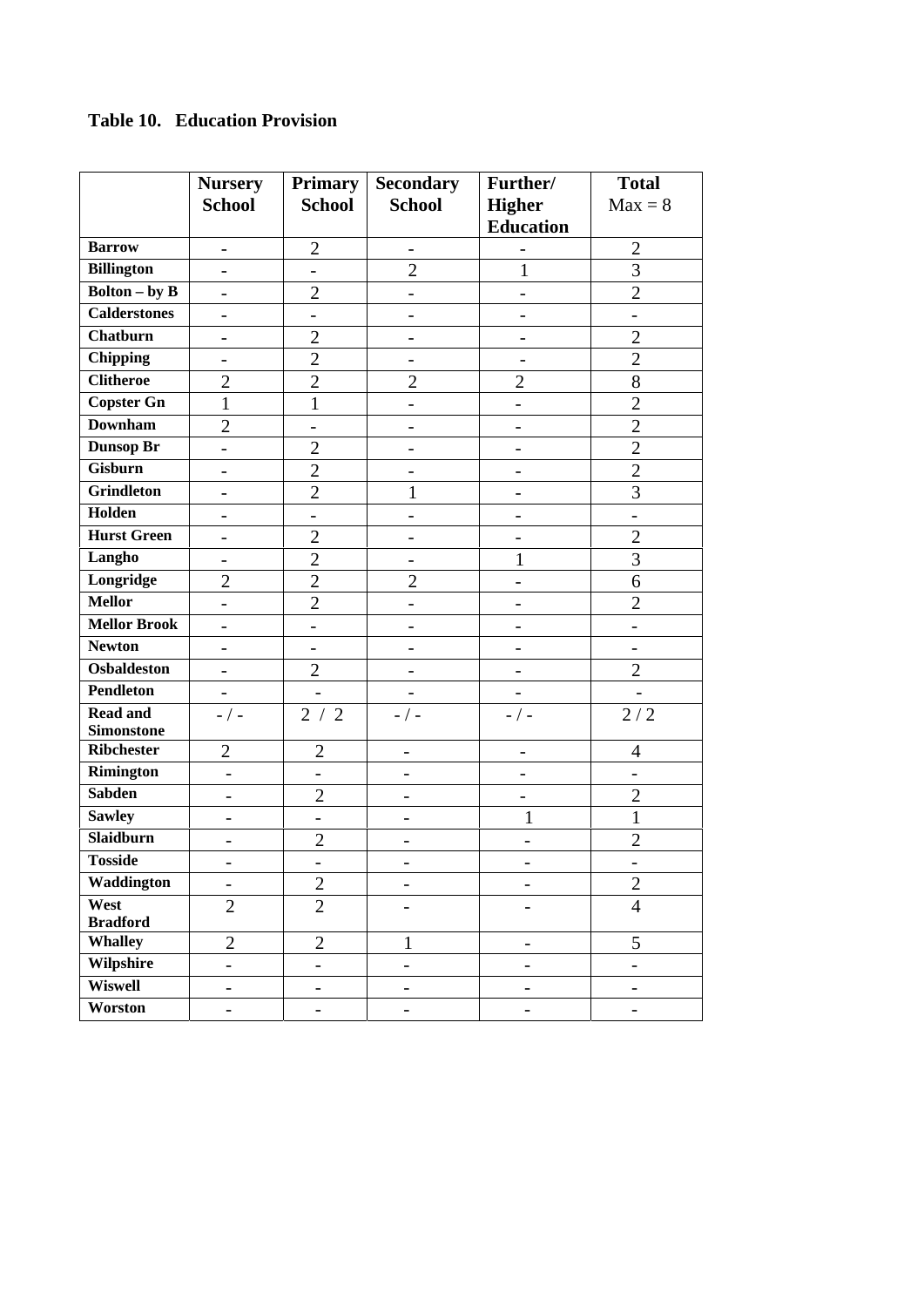# **6. Employment**

### **Analysis**

This scheme tried to incorporate two elements, access by a settlement to a local centre for employment and its services, and attempting to gain a measure of the local business activity in the settlement and its immediate area by considering the number of businesses located there. In using this scheme it is understood that many residents will not work in local firms or businesses. Taking these measures together this scheme hopes to gain some idea of economic activity and help give a picture of a place's economic sustainability. It should also be remembered that business numbers do not take into account the size of individual firms.

Considering the combined scores nearly half (16 of 34) of the settlements scored 1 or less, indicating low access and relatively low business numbers in these places. Only three places scored either 4 or 5, Clitheroe, Longridge and Whalley, possibly reflecting their retail importance.

Considering the accessibility criterion in isolation only 12 of 34 settlements received a maximum score here while 12 (roughly one in three) received zero, indicating poor access to their local Key Service Centre.

Holden, Newton, Tosside and Worston scored zero in for both measures.

#### **Scoring scheme**

| <b>Access to local Key</b><br><b>Service Centre</b> |  | Score 2 If within 2km of settlement boundary<br>Score 1 If between 2 and 5 km of settlement boundary<br>Score 0 If not above                                                                                                              |
|-----------------------------------------------------|--|-------------------------------------------------------------------------------------------------------------------------------------------------------------------------------------------------------------------------------------------|
| <b>Employment</b>                                   |  | Score 3 If more than 100 businesses within settlement<br>Score 2 If between 100 and 50 businesses within settlement<br>Score 1 If between 50 and 10 businesses within settlement<br>Score 0 If fewer than 10 businesses within settlement |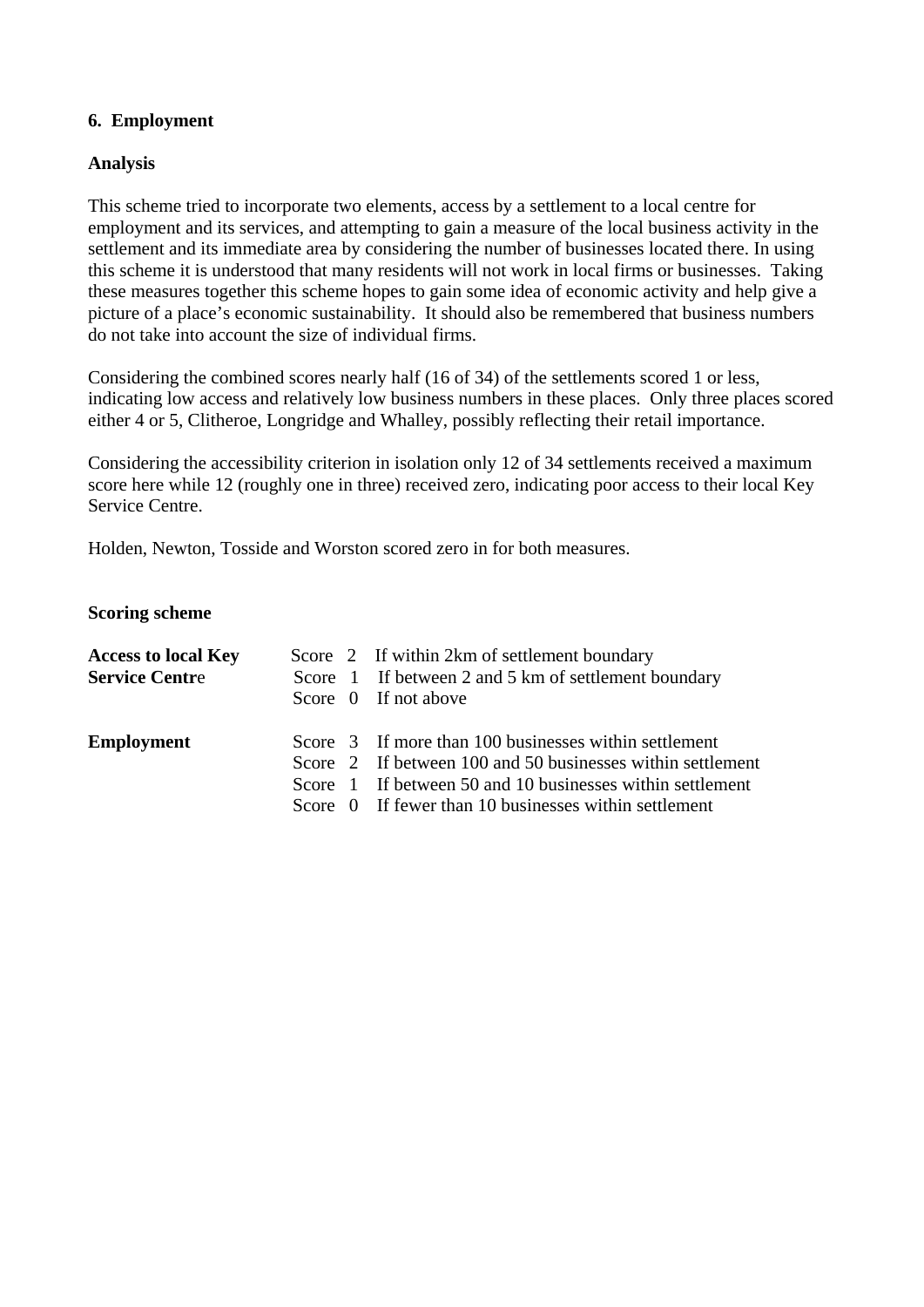|                             |                                               | Number of         | <b>Total</b>   |
|-----------------------------|-----------------------------------------------|-------------------|----------------|
|                             | <b>Access to Key</b><br><b>Service Centre</b> | <b>Businesses</b> | $Max = 5$      |
| <b>Barrow</b>               |                                               |                   | 3              |
| <b>Billington</b>           | 2<br>$\overline{2}$                           | 1<br>1            | $\overline{3}$ |
| <b>Bolton</b> – by <b>B</b> |                                               | 1                 | $\mathbf{1}$   |
| <b>Calderstones</b>         | $\overline{2}$                                |                   | $\overline{2}$ |
| <b>Chatburn</b>             |                                               |                   |                |
|                             | $\mathbf{1}$                                  | $\overline{2}$    | $\overline{3}$ |
| <b>Chipping</b>             |                                               | 1                 | $\mathbf{1}$   |
| <b>Clitheroe</b>            | $\overline{2}$                                | 3                 | 5              |
| <b>Copster Gn</b>           | $\overline{2}$                                |                   | $\overline{2}$ |
| <b>Downham</b>              | $\mathbf 1$                                   |                   | $\mathbf{1}$   |
| Dunsop Br                   |                                               | 1                 | $\mathbf{1}$   |
| <b>Gisburn</b>              |                                               | $\overline{2}$    | $\overline{2}$ |
| <b>Grindleton</b>           | 1                                             | 1                 | $\overline{2}$ |
| Holden                      |                                               |                   |                |
| <b>Hurst Green</b>          |                                               | 1                 | $\mathbf{1}$   |
| Langho                      | $\overline{2}$                                | 1                 | 3              |
| Longridge                   | $\overline{2}$                                | 3                 | $\overline{5}$ |
| <b>Mellor</b>               | $\mathbf{1}$                                  | 1                 | $\overline{2}$ |
| <b>Mellor Brook</b>         | 1                                             |                   | $\mathbf{1}$   |
| <b>Newton</b>               |                                               |                   |                |
| <b>Osbaldeston</b>          | $\mathbf{1}$                                  |                   | $\mathbf{1}$   |
| <b>Pendleton</b>            | $\overline{2}$                                |                   | $\overline{2}$ |
| <b>Read and</b>             | 1/1                                           | 1/1               | 1/1            |
| <b>Simonstone</b>           |                                               |                   |                |
| <b>Ribchester</b>           |                                               | 2                 | $\overline{2}$ |
| Rimington                   |                                               | 1                 | $\mathbf{1}$   |
| <b>Sabden</b>               | 1                                             | 1                 | $\overline{2}$ |
| <b>Sawley</b>               | 1                                             |                   | $\mathbf{1}$   |
| Slaidburn                   |                                               | 1                 | $\mathbf{1}$   |
| <b>Tosside</b>              |                                               |                   |                |
| Waddington                  | $\overline{c}$                                |                   | 3              |
| West                        | $\mathbf{1}$                                  |                   | $\mathbf{1}$   |
| <b>Bradford</b>             |                                               |                   |                |
| <b>Whalley</b>              | $\overline{2}$                                | $\overline{2}$    | $\overline{4}$ |
| Wilpshire                   | $\overline{c}$                                | $\mathbf{1}$      | 3              |
| <b>Wiswell</b>              | $\overline{2}$                                |                   | $\overline{2}$ |
| Worston                     | $\overline{\phantom{0}}$                      |                   | -              |

# **Table 11. Employment**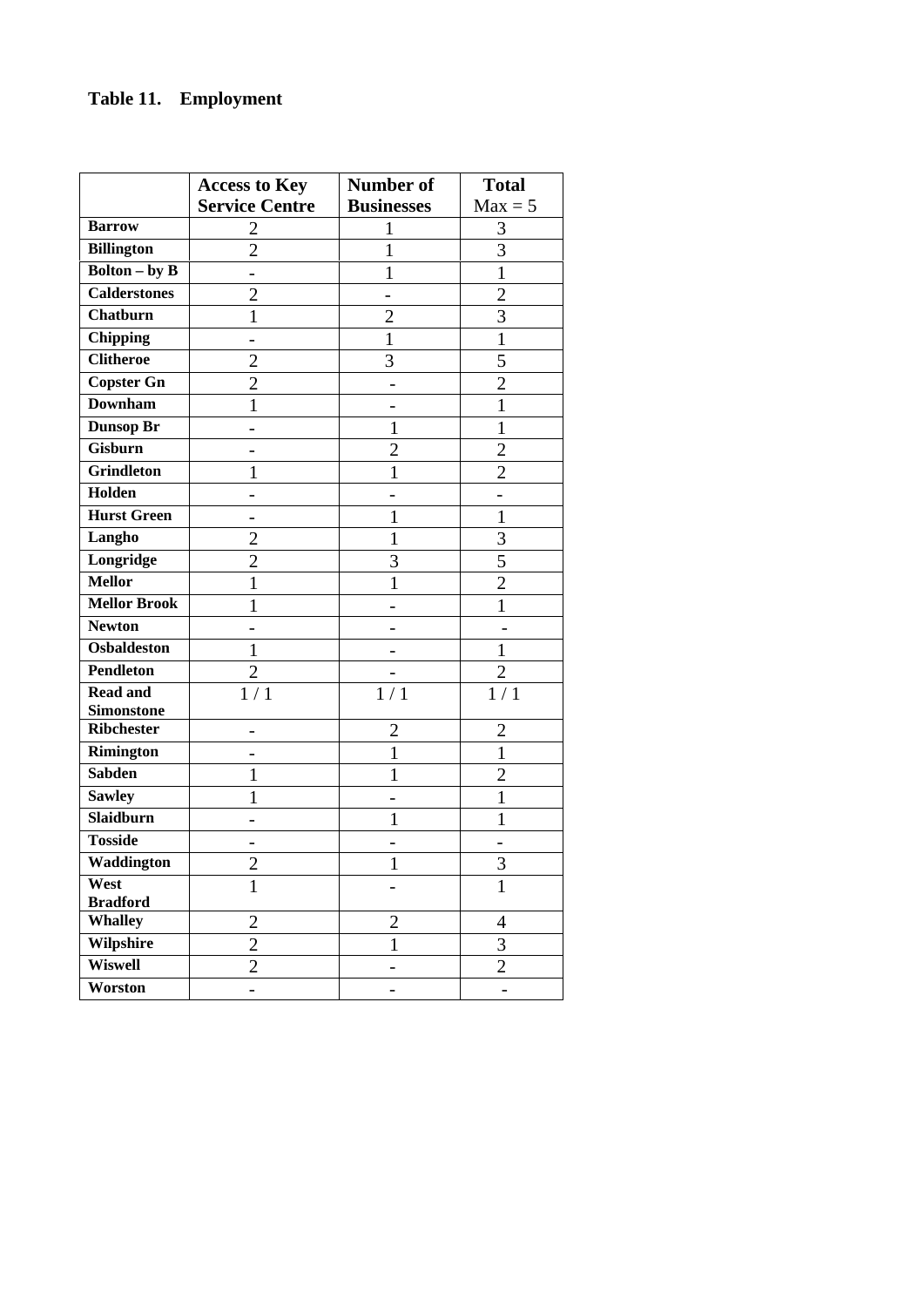# **APPENDIX 3 Scoring Scheme Sources**

As quoted within "Settlement Hierarchy and Sustainable Rural Settlements", Pendle Borough Council, 2008

| <b>Provision/Facility</b>           | <b>Scoring Source (see list below)</b> |
|-------------------------------------|----------------------------------------|
| <b>Bus Stop</b>                     | 1,2,4                                  |
| Service Frequency                   | $\ast$                                 |
| <b>Railway Station</b>              | 2,4                                    |
| Food Store                          | 2,4                                    |
| Post Office                         | 1,3,4                                  |
| Chemist                             | $\ast$                                 |
| Library                             | 4                                      |
| Village/Community Hall              | $\overline{2}$                         |
| <b>Equipped Play Area</b>           | 1,5                                    |
| Park                                | $\mathbf{1}$                           |
| <b>Broadband</b>                    | $\ast$                                 |
| <b>GP</b> Surgery                   | 1,3,4                                  |
| Nursery                             | 1                                      |
| <b>Primary School</b>               | 1,2,4                                  |
| <b>Secondary School</b>             | 1,2,4                                  |
| College of Higher/Further Education | 1                                      |
| <b>Access to Key Services</b>       | 1,2,4                                  |
| <b>Number of Businesses</b>         | 1                                      |

#### **List of Scoring Sources**

- 1. Shaping Neighbourhoods: A Guide for Health, Sustainability and Vitality - Barton H., Grant M, and Guise R. (2003)
- 2. Sustainable Settlements: A Guide for Planners, Designers and Developers - University of West of England (1995)
- 3. Exploring Urban Potential for Housing; The Guide - ENTEC/NWRA (2003)
- 4. Joint Lancashire Structure Plan Parking Standards: Accessibility Questionnaire - Lancashire County Council (2005)
- 5 National Playing Field Association
- \* No source available criterion chosen intuitively to reflect sensible local circumstances